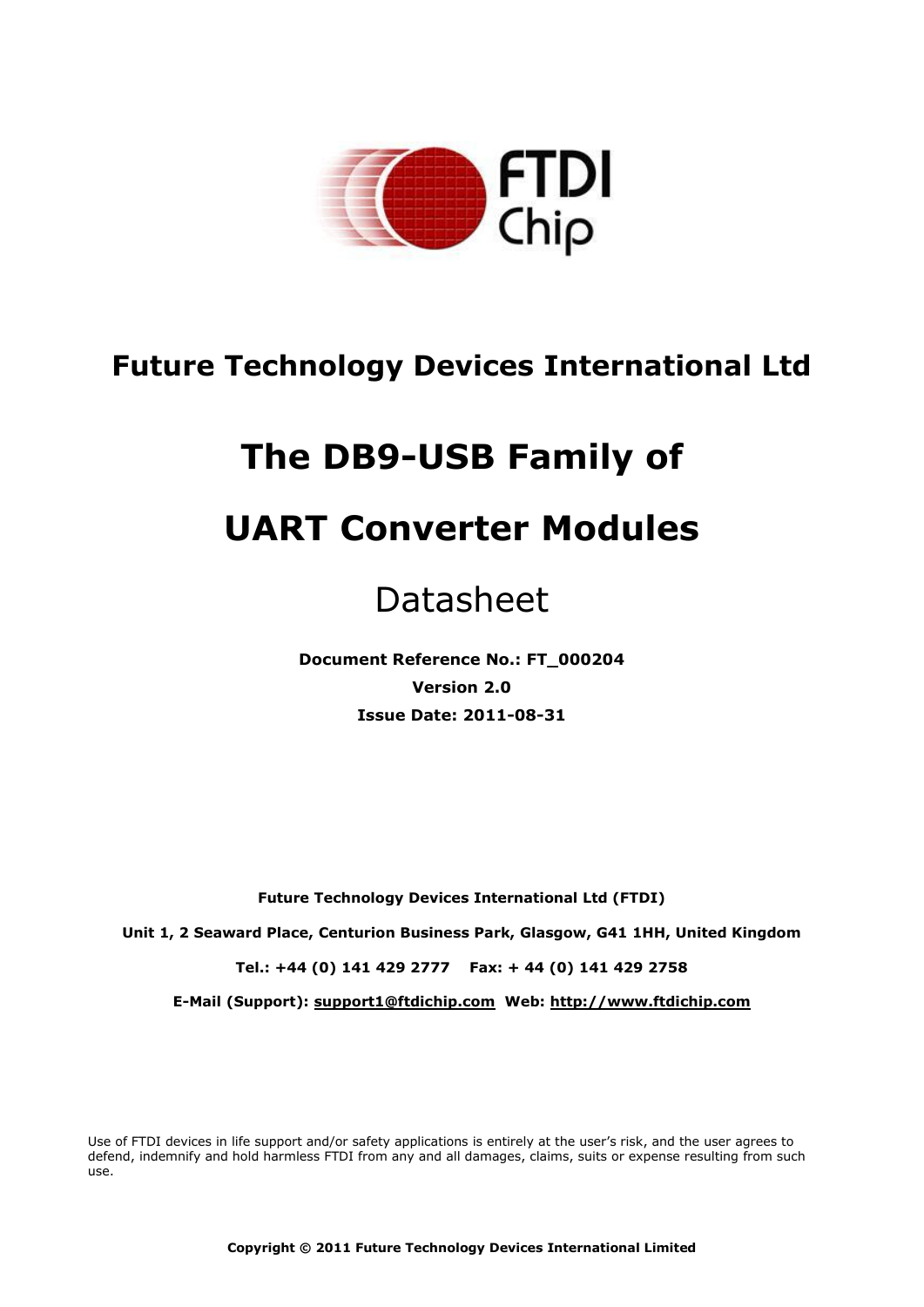

# <span id="page-1-0"></span>**1 Introduction**

## <span id="page-1-1"></span>**1.1 The DB9-USB Family of UART Converter Modules**

The DB9-USB connector modules can be used to upgrade an RS232 port to an active USB port without the need to redesign the PCB.

The DB9-USB family consist of 6 modules. Two of these operate at RS232 voltage levels, while four of them operate at digital voltage levels (a choice of 5V or 3.3V). Each is available to replace either a male or a female DB9.

# <span id="page-1-2"></span>**1.2 Functional Description**

DB9-USB modules can be used to upgrade a UART port of a device to an active USB port without the need for redesigning the device's PCB. These active connectors contain all the USB to UART (and viceversa) conversion electronics and are designed to fit directly into the same PCB footprint as a PC compatible UART DB9 connector.

The FTDI DB9-USB-RS232 modules are available in two types DB9-USB-RS232-M and DB9-USB-RS232-F.

A **DB9-USB-RS232-M** can be used to replace a male DB9 connector that is wired in a PC compatible RS232 manner. This module operates at **RS232** signal levels.

A **DB9-USB-RS232-F** can be used to replace a female DB9 connector that is wired in a PC compatible RS232 manner. This module operates at **RS232** signal levels.

The FTDI DB9-USB-D3 modules are available in two types DB9-USB-D3-M and DB9-USB-D3-F.

A **DB9-USB-D3-M** can be used to replace a male DB9 connector that is wired in a PC compatible RS232 manner. This module operates at **3.3V** signal levels.

A **DB9-USB-D3-F** can be used to replace a female DB9 connector that is wired in a PC compatible RS232 manner. This module operates at **3.3V** signal levels.

The FTDI DB9-USB-D5 modules are available in two types DB9-USB-D5-M and DB9-USB-D5-F.

A **DB9-USB-D5-M** can be used to replace a male DB9 connector that is wired in a PC compatible RS232 manner. This module operates at **5.0V** signal levels.

A **DB9-USB-D5-F** can be used to replace a female DB9 connector that is wired in a PC compatible RS232 manner. This module operates at **5.0V** signal levels.

The purposes of these modules is to provide a simple method of adapting legacy serial devices with UART interfaces to modern USB ports by replacing the DB9 connector with this miniaturised module which closely resembles a DB9 connector. This is accomplished by incorporating the industry standard FTDI FT232R USB-Serial Bridge IC. The RS232 level DB9-USB modules include an RS232 level transceiver.



**Figure 1.1 – DB9-USB Family**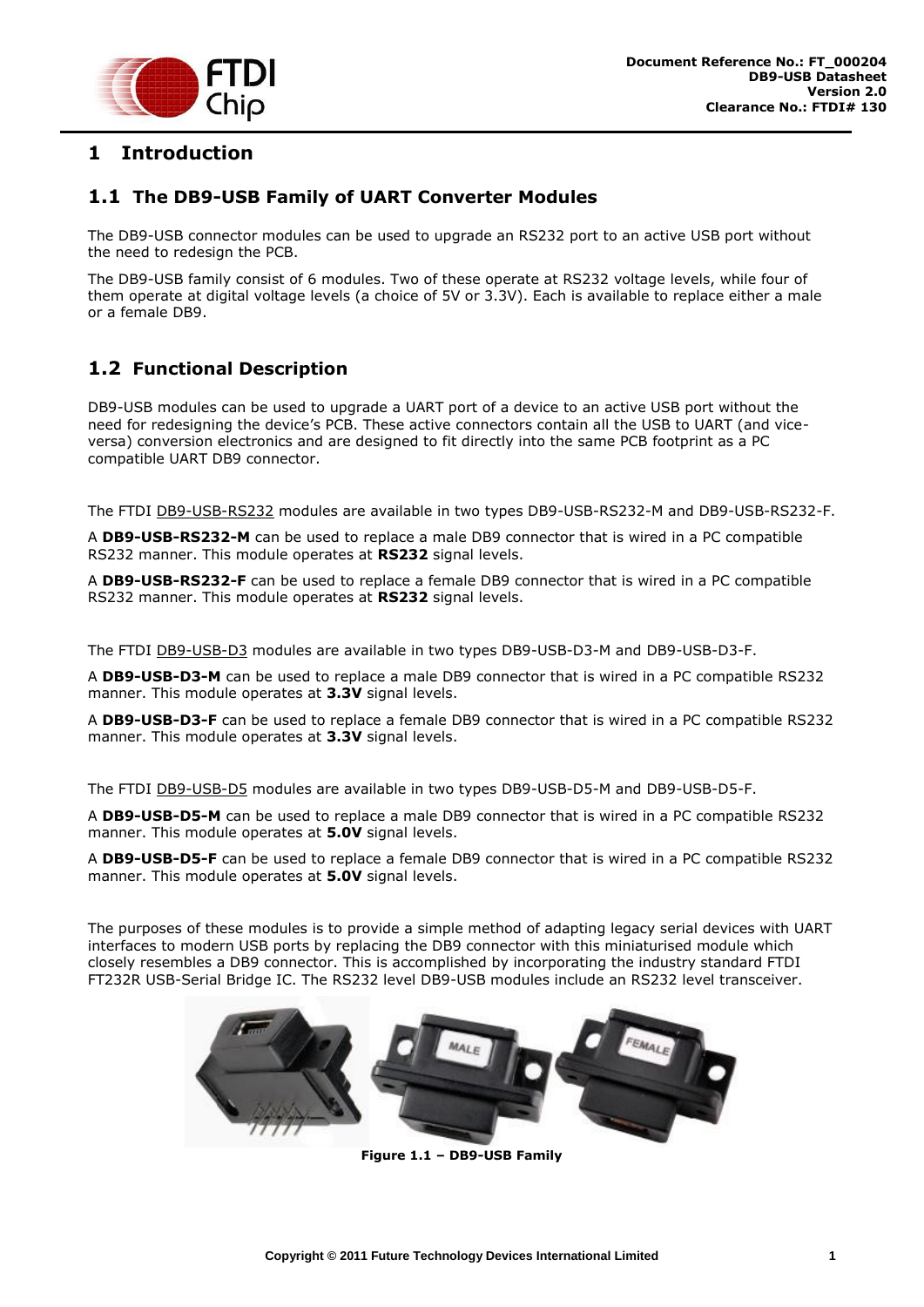

DB9-USB modules use a standard USB-MINI-B connector for connection to an upstream host or hub port.

**RS232 Level**: RS232 level signals, includes modem handshake signals, and capable of transmitting data at rates up to 1 Mega Baud.

**Digital Level**: 3.3V or 5V level signals, includes modem handshake signals, and capable of transmitting data at rates up to 3 Mega Baud.

DB9-USB modules require USB device drivers, available free from www.ftdichip.com, which are used to make DB9-USB modules appear as a Virtual COM Port (VCP). This allows existing serial communications software, such as HyperTerminal, to exchange data through the DB9-USB to a legacy UART peripheral device.

## <span id="page-2-0"></span>**1.3 Background**

In the long distant past, there was no standard defined for the connections on a DB9 connector when it was used as an RS232 interface. That changed when IBM introduced the PC-AT. This introduced a *generally accepted* DB9 RS232 standard and PC peripherals adopted the same pin-out using a 1-to-1 cable connection between the PC and the peripheral.

DB9-USB modules have adopted this standard. The DB9 connector wire schemes used by this module either the standard male or standard female wire configuration.

Note that **NOT ALL** peripheral adopted this standard so it is important for the user to check against the pin-out used for the male and female DB9-USB connectors.

**Note: DB9 connectors are also known as DE9 connector since it consists of 9 pins in a size E shell. However DE9 connectors are more commonly referred to as DB9 connector.**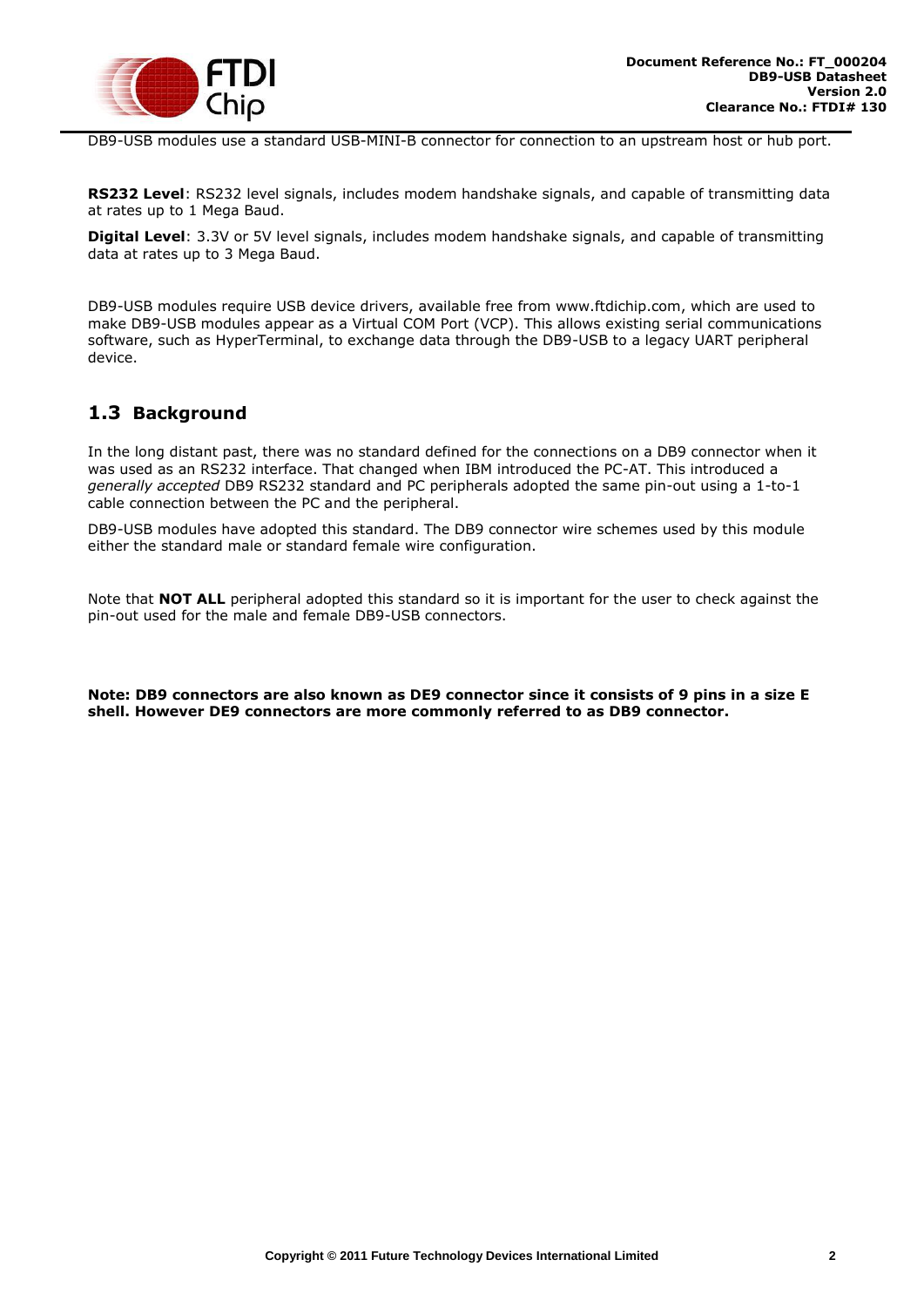

### <span id="page-3-0"></span>**1.4 Block Diagrams**



### <span id="page-3-1"></span>**1.4.1 Block description**

#### **USB Mini B Client Connector**

This connector provides the interface for connection to a USB Host or Hub port.

#### **FTDI FT232R**

The FTDI FT232R provides the USB-to-Serial conversion. Operating system device drivers are required in order to operate with the FT232R to provide the Virtual COM Port serial functionality.

#### **RS232 Level Shifter**

The RS232 level shifter converts the signals provided by the FT232R into the voltage levels required by application RS232 interface.

#### **DB9-USB PCB Footprint**

The DB9-USB pin-out is configured to match the industry standard DB9 footprint. See section [3.](#page-8-0)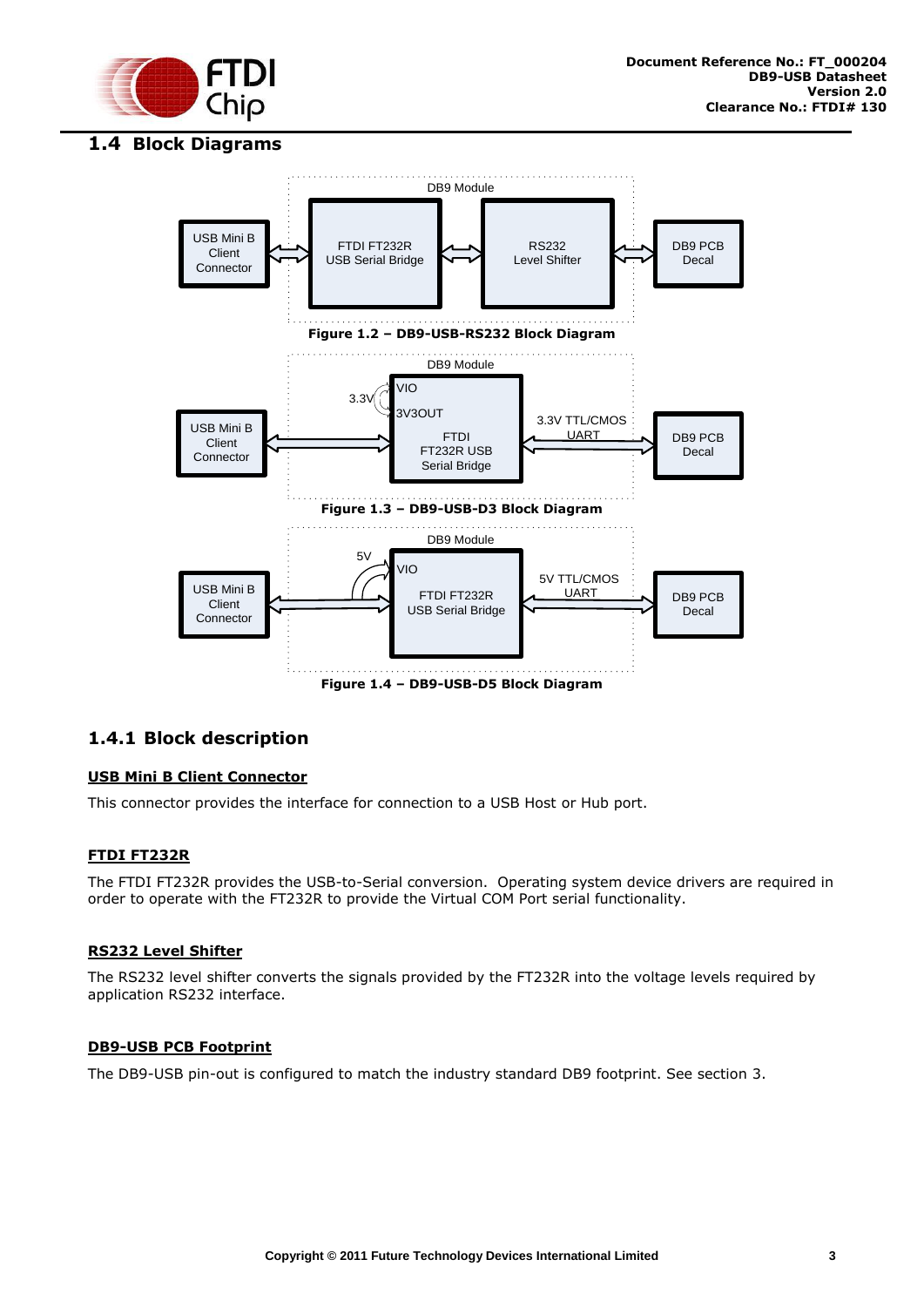

## <span id="page-4-0"></span>**1.5 Features**

- $\bullet$ Adds one USB serial port by connecting to the RS232 DB9 footprint of a device
- Easy placement for an standard Male and Female RS232 DB9 footprint of a device  $\bullet$
- A selection of RS232, 3.3V or 5V UART signal levels.  $\bullet$
- Works with USB 1.1 & 2.0 Host and Hub ports  $\bullet$
- Industry Standard FTDI chip set & device drivers for maximum compatibility  $\bullet$
- Microsoft Windows® WHQL-certified, Mac OS X, Linux and Windows CE device drivers  $\bullet$
- Installs as a standard Windows COM port  $\bullet$
- 128 byte transmit buffer, 256 byte receive buffer  $\bullet$
- UART data signals: TxD, RxD, RTS, CTS, DSR, DTR, DCD, RI, GND  $\bullet$
- Powered by USB port. No external power adapter required.  $\bullet$
- Serial port speed up to 1Mbps (RS232 levels) or 3Mbps (3.3V/5V levels)  $\bullet$
- Serial Communication Parameters  $\bullet$ 
	- o Parity: None, Even, Odd
	- o Data bits: 7, 8
	- o Flow control: RTS/CTS , DSR/DTR, X-ON/X-OFF, None
- Operating temperature of -40°C to +85°C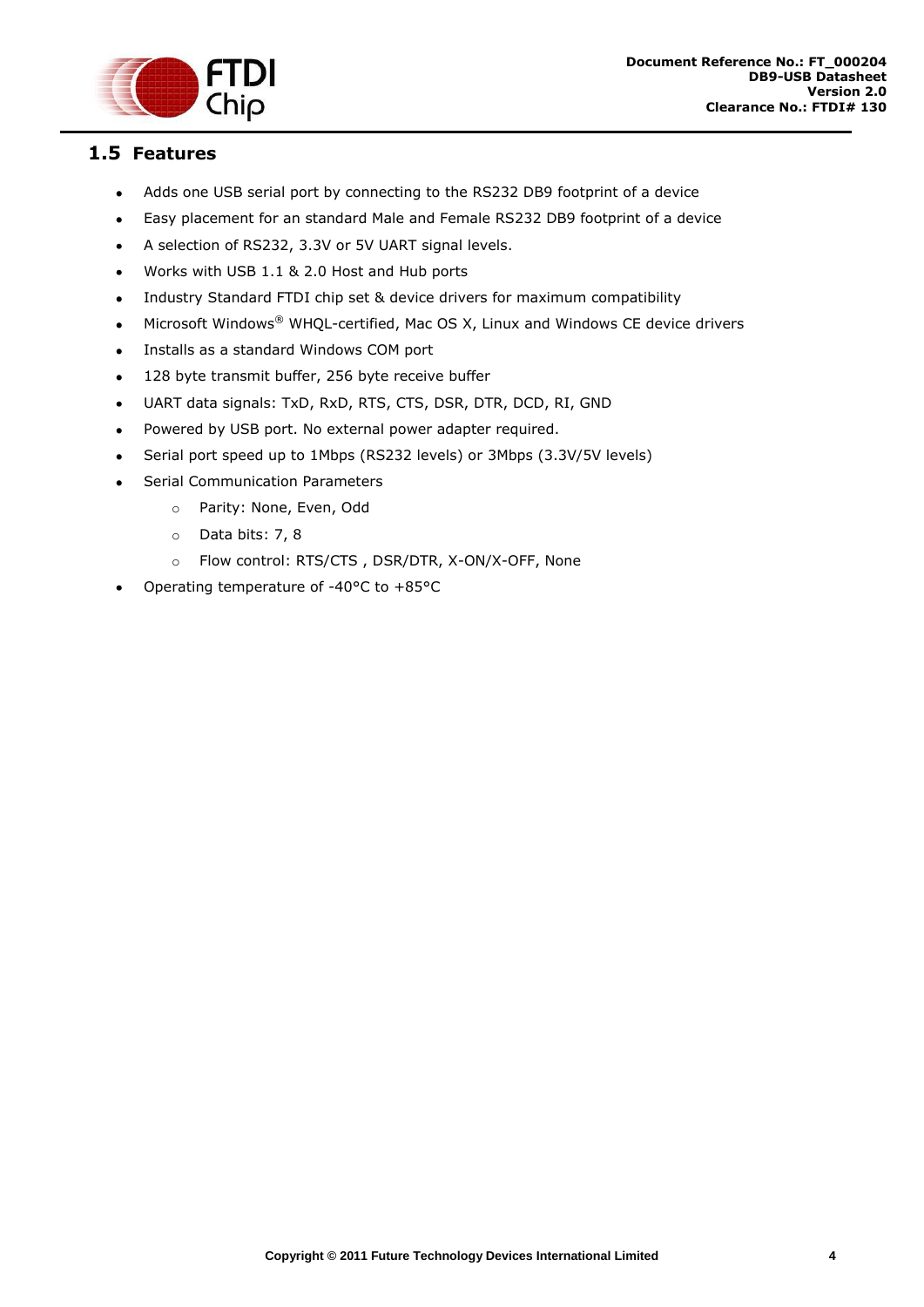

# <span id="page-5-0"></span>**1.6 Technical Specification & Ordering Information**

| <b>Parameter</b> | <b>Performance</b>                                                  |  |  |  |  |
|------------------|---------------------------------------------------------------------|--|--|--|--|
| USB Interface    | 12Mbps USB 2.0 Full-Speed                                           |  |  |  |  |
| RS232 Interface  | Standard Windows baud rates (300bps to 921.6Kbps)                   |  |  |  |  |
|                  | Custom baud rates (300bps to 1Mbps) through baud rate aliasing. See |  |  |  |  |
|                  | FTDI Application Note: Configuring FT232R, FT2232 and FT232BM Baud  |  |  |  |  |
|                  | Rates                                                               |  |  |  |  |
| <b>UART</b>      | Standard Windows baud rates (300bps to 921.6Kbps)                   |  |  |  |  |
|                  | Custom baud rates (300bps to 3Mbps) through baud rate aliasing.     |  |  |  |  |

**Table 1.1 – Performance Specifications**

| <b>Product Name</b> | <b>Part Number</b> | <b>Description</b>                                                                                            |
|---------------------|--------------------|---------------------------------------------------------------------------------------------------------------|
| DB9-USB-RS232-M     | DB9-USB-M          | Full Speed USB to 1-Port RS232 level UART module that can<br>replace an RS232 Level UART DB9 male connector   |
| DB9-USB-RS232-F     | DB9-USB-F          | Full Speed USB to 1-Port RS232 level UART module that can<br>replace an RS232 level UART DB9 female connector |
| DB9-USB-D3-M        | DB9-USB-D3-M       | Full Speed USB to 1-Port 3.3V level UART module that can<br>replace 3.3V level UART DB9 male connector        |
| DB9-USB-D3-F        | DB9-USB-D3-F       | Full Speed USB to 1-Port 3.3V level UART module that can<br>replace 3.3V level UART DB9 female connector      |
| DB9-USB-D5-M        | DB9-USB-D5-M       | Full Speed USB to 1-Port 5V level UART module that can<br>replace 5V UART DB9 male connector                  |
| DB9-USB-D5-F        | DB9-USB-D5-F       | Full Speed USB to 1-Port 5V level UART module that can<br>replace 5V UART DB9 female connector                |

**Table 1.2 – Ordering Information**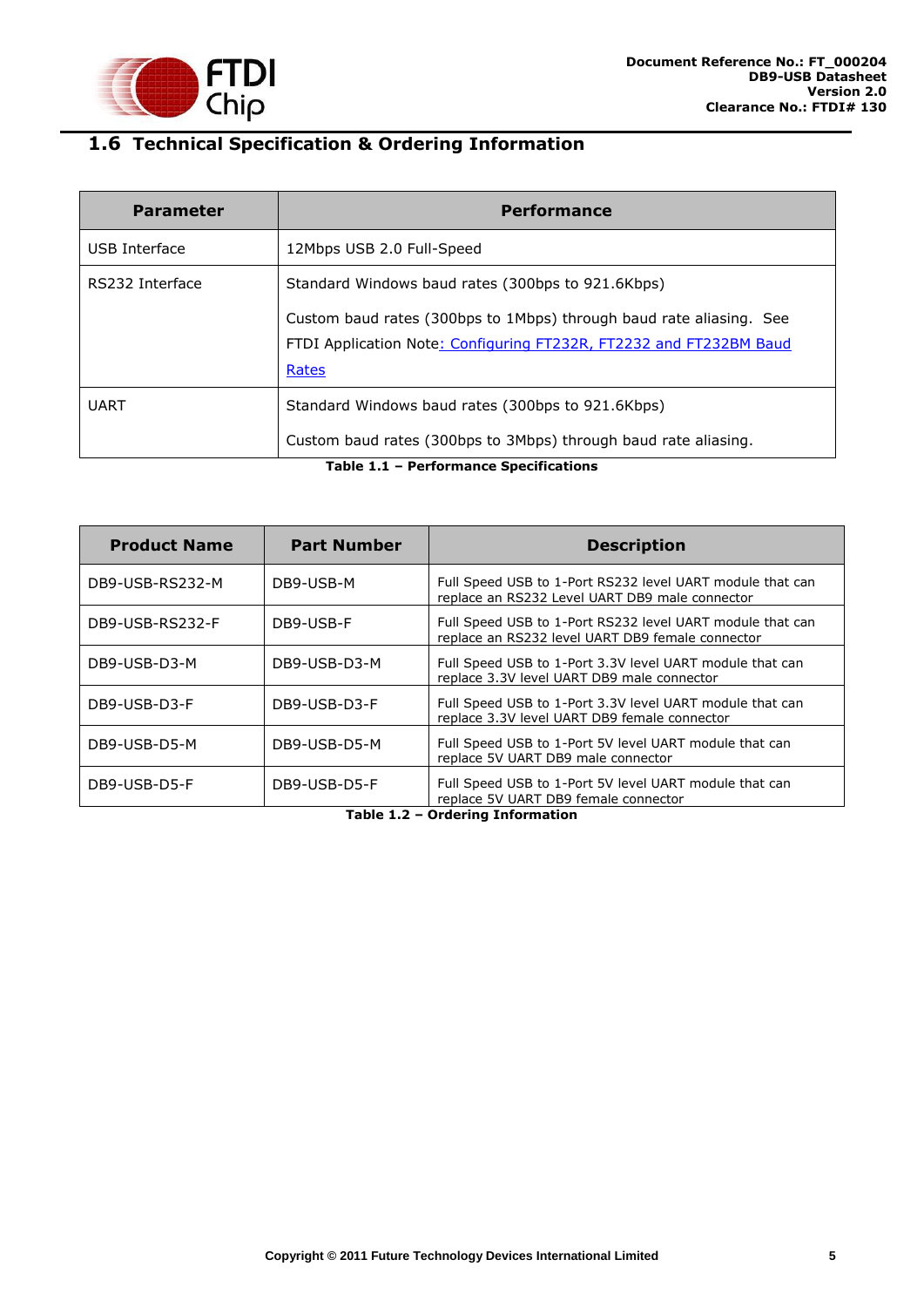

# **Table of Contents:**

| 1              |       |  |  |  |  |
|----------------|-------|--|--|--|--|
|                | 1.1   |  |  |  |  |
|                | 1.2   |  |  |  |  |
|                | 1.3   |  |  |  |  |
|                | 1.4   |  |  |  |  |
|                | 1.4.1 |  |  |  |  |
|                | 1.5   |  |  |  |  |
|                | 1.6   |  |  |  |  |
| $\overline{2}$ |       |  |  |  |  |
| 3              |       |  |  |  |  |
|                | 3.1.1 |  |  |  |  |
|                | 3.1.2 |  |  |  |  |
| 4              |       |  |  |  |  |
|                | 4.1   |  |  |  |  |
|                | 4.1.1 |  |  |  |  |
|                | 4.1.2 |  |  |  |  |
| 5              |       |  |  |  |  |
|                | 5.1   |  |  |  |  |
|                | 5.2   |  |  |  |  |
|                | 5.3   |  |  |  |  |
|                | 5.4   |  |  |  |  |
| 6              |       |  |  |  |  |
| 7              |       |  |  |  |  |
|                | 7.1   |  |  |  |  |
|                | 7.2   |  |  |  |  |
| 8              |       |  |  |  |  |
|                | 8.1   |  |  |  |  |
|                | 8.2   |  |  |  |  |
|                | 8.3   |  |  |  |  |
|                | 8.4   |  |  |  |  |
|                | 8.5   |  |  |  |  |
| 9              |       |  |  |  |  |
|                |       |  |  |  |  |
|                |       |  |  |  |  |
|                |       |  |  |  |  |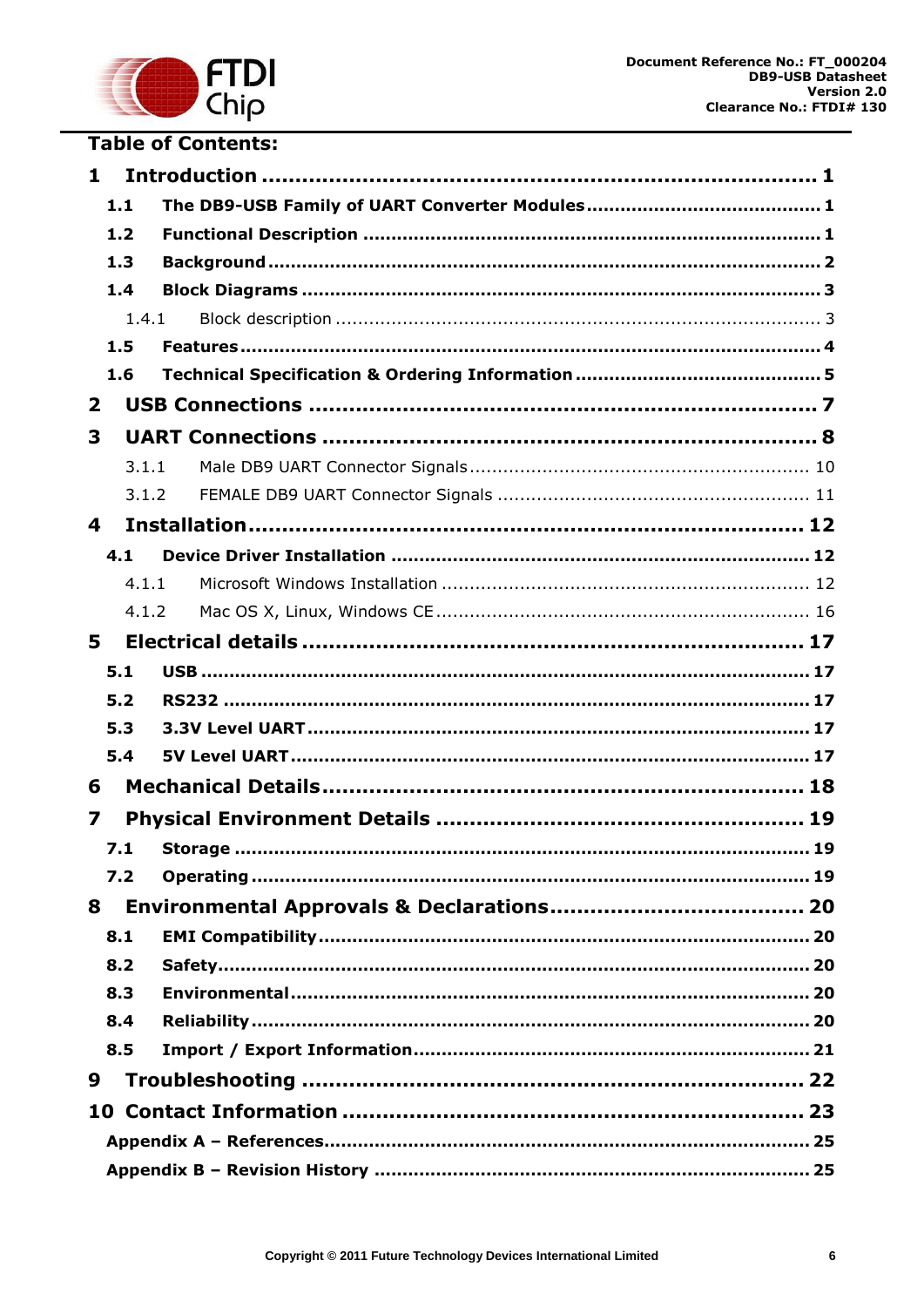

# <span id="page-7-0"></span>**2 USB Connections**

DB9-USB modules are downstream USB 2.0 Devices. A "USB mini B" receptacle is mounted inside the modules to facilitate connection to an upstream USB Host or Hub.

| <b>Pin Number</b> | <b>Pin Type</b> | <b>Description</b>                                      |  |  |  |  |
|-------------------|-----------------|---------------------------------------------------------|--|--|--|--|
| 1                 | Power           | VBUS – USB Power provided from upstream USB Host or Hub |  |  |  |  |
| 2                 | Bidirectional   | $D - =$ USB data signal, negative polarity              |  |  |  |  |
| 3                 | Bidirectional   | $D+$ = USB data signal, positive polarity               |  |  |  |  |
| 4                 | ID              | Not Connected                                           |  |  |  |  |
| 5                 | Ground          | $GND = USB$ signal ground                               |  |  |  |  |
| Shield            | Case Ground     | Drain = typically connected to the host PC case         |  |  |  |  |

**Table 2.1 – USB "mini-B" Receptacle Pin-Out**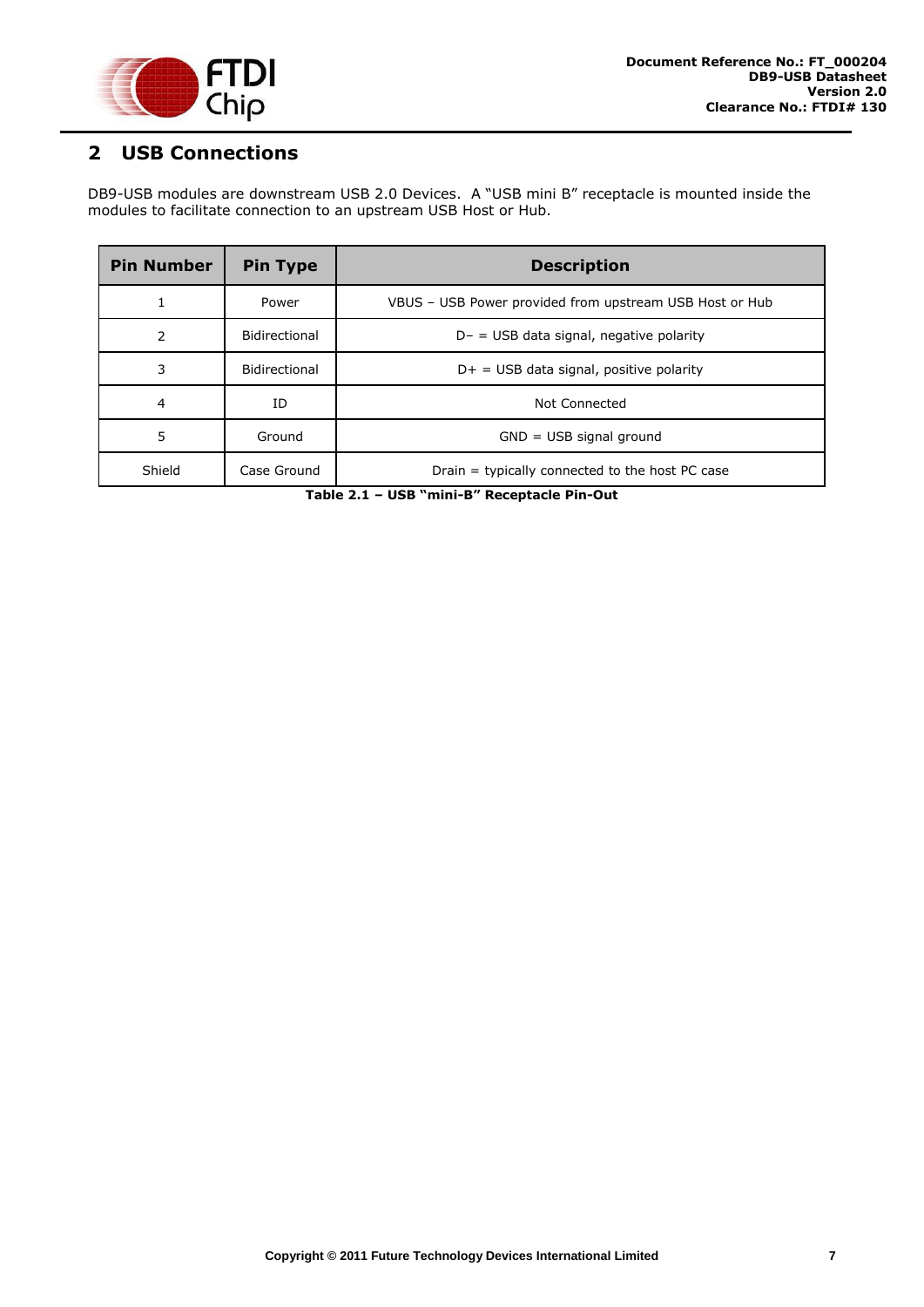

# <span id="page-8-0"></span>**3 UART Connections**

The PC compatible accepted electrical connections for male and female UART DB9 connectors are illustrated in [Figure 3.1](#page-8-1) where the structure on the left is the top view of a male UART DB9 connector and the structure on the right is the top view of a female UART DB9 connector.

Assuming a design follows these connection conventions, then an FTDI male or female DB9-USB connector can be used to replace this UART DB9 connector to turn this port into an active USB interface.



<span id="page-8-1"></span>**Figure 3.1 – Male and Female DB9-USB internal connections (top view looking through the module)**

Examples and signal directions are shown in [Figure 3.2](#page-9-0) and [Figure 3.3](#page-9-1)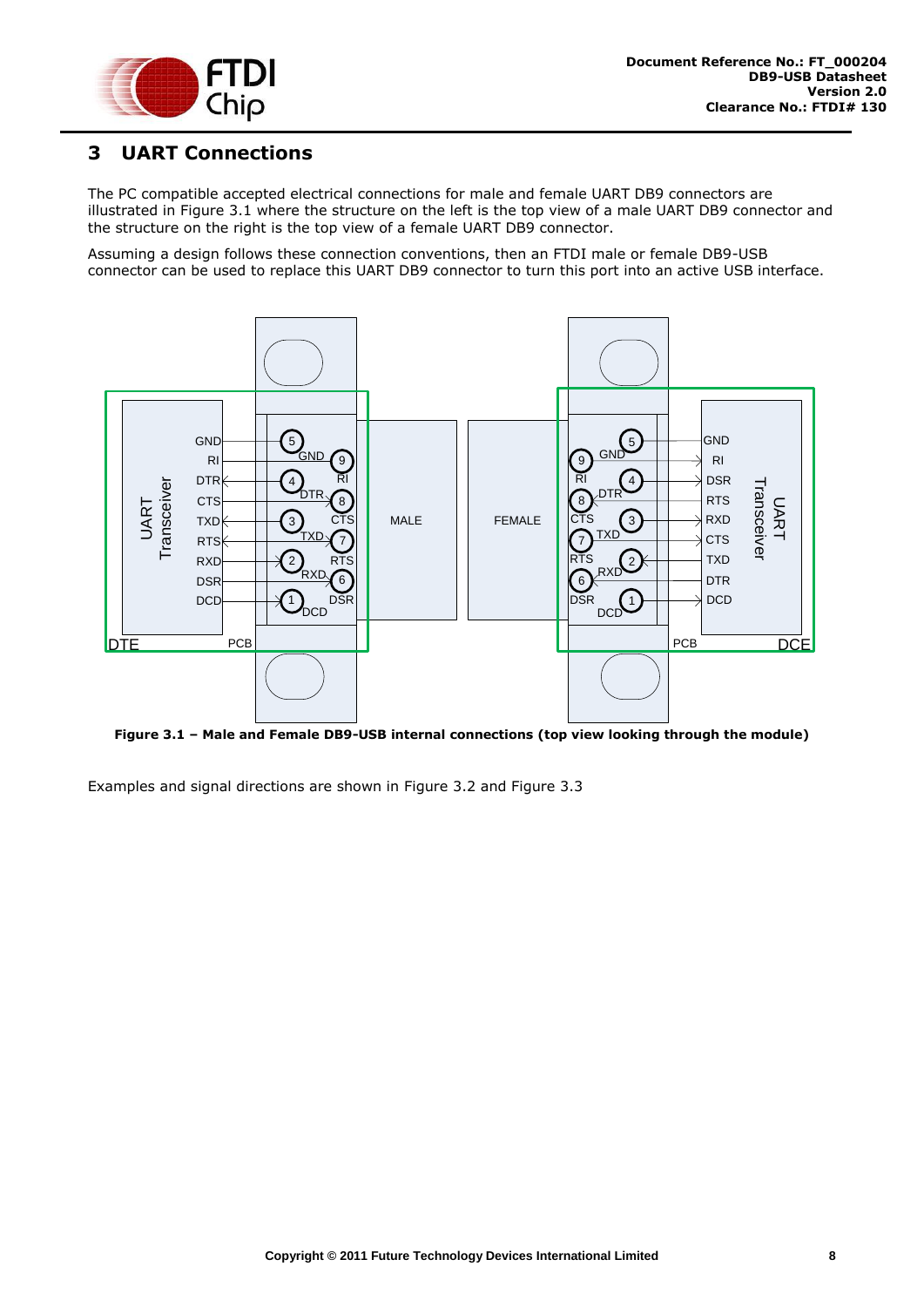



**Figure 3.2 – DB9-USB-RS232-M Connection illustration**

<span id="page-9-0"></span>

<span id="page-9-1"></span>**Figure 3.3 – DB9-USB-RS232-F Connection illustration**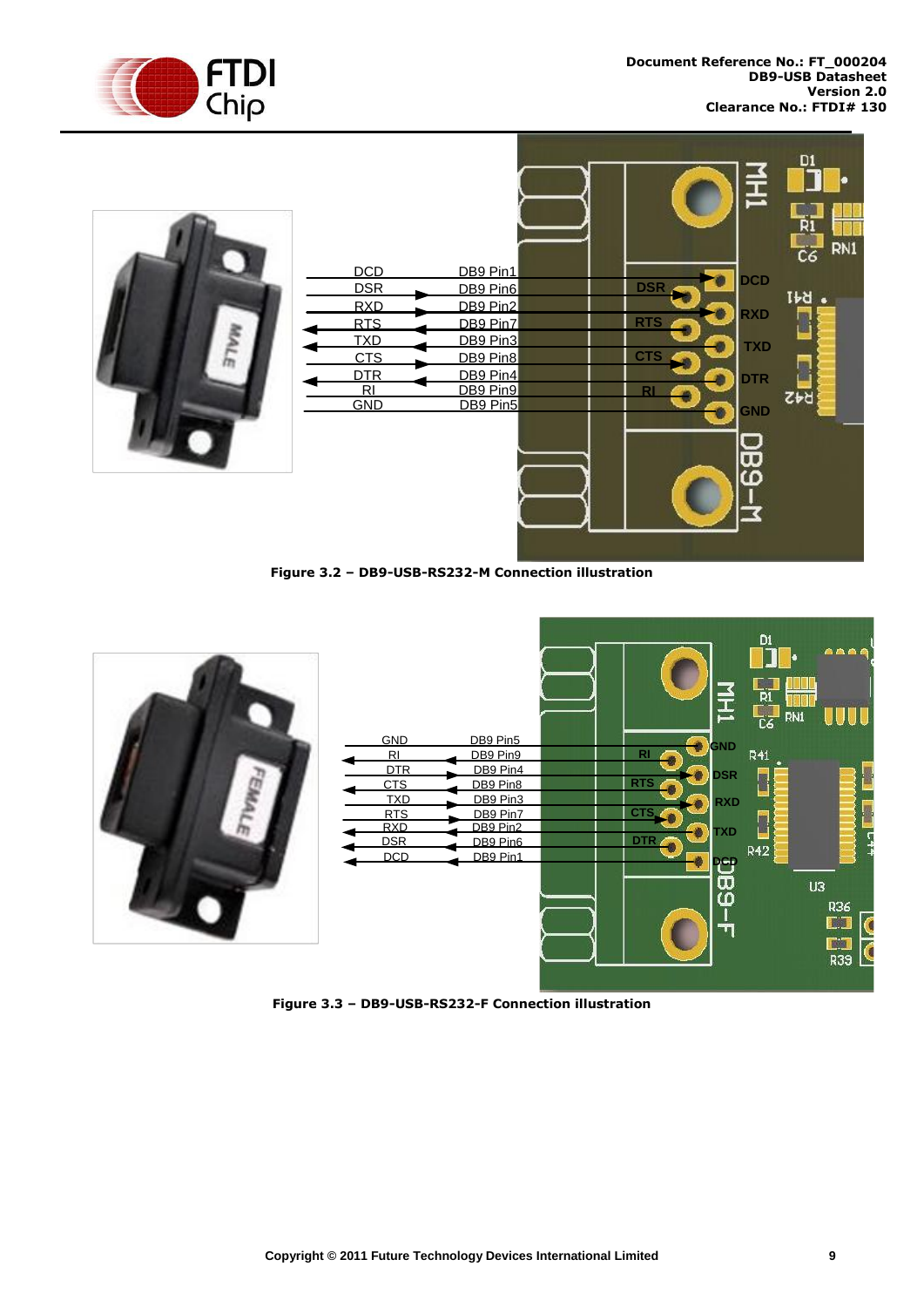

# <span id="page-10-0"></span>**3.1.1 Male DB9 UART Connector Signals**

The DB9-USB-X-M can be used to replace a male DB9 connector used for transmitting UART signals.

Table 2.1 gives the pin out description of each pin/pad of a UART connector/footprint.

| Pin<br><b>Number</b> | Pin Type of DB9-<br><b>USB module</b> | Pad Type at<br>application PCB | <b>Description</b>                                                                              |
|----------------------|---------------------------------------|--------------------------------|-------------------------------------------------------------------------------------------------|
| $\mathbf{1}$         | Input <sup>1</sup>                    | Input $1$                      | DCD = Data Carrier Detect                                                                       |
| 2                    | Output                                | Input                          | $RXD = Receive Data$<br>(this is an output from the DB9-USB-X-M<br>to the application Rx input) |
|                      |                                       |                                | $TXD = Transmit Data$                                                                           |
| 3                    | Input                                 | Output                         | (this is an input to the DB9-USB-X-M from<br>the application Tx output)                         |
|                      |                                       |                                | DTR = Data Terminal Ready                                                                       |
| 4                    | Input                                 | Output                         | (this is an input to the DB9-USB-X-M from<br>the application DTR output)                        |
| 5                    | Ground                                | Ground                         | $GND = RS232$ signal ground                                                                     |
|                      |                                       |                                | $DSR = Data Set$ Ready                                                                          |
| 6                    | Output                                | Input                          | (this is an output from the DB9-USB-X-M<br>to the application DSR input)                        |
|                      |                                       |                                | $RTS = Request To Send$                                                                         |
| $\overline{7}$       | Input                                 | Output                         | (this is an input to the DB9-USB-X-M from<br>the application RTS output)                        |
|                      |                                       |                                | $CTS = Clear To Send$                                                                           |
| 8                    | Output                                | Input                          | (this is an output from the DB9-USB-X-M<br>to the application CTS input)                        |
| 9                    | Input $1$                             | Input $1$                      | $RI = Ring Indicator$                                                                           |
| Shield               | Ground                                | Case Ground                    | Drain = typically connected to the host PC<br>case                                              |

**Table 2.1 – Male DB9 UART Signal Description**

Note 1: These signals are irrelevant for DTE to DTE connections.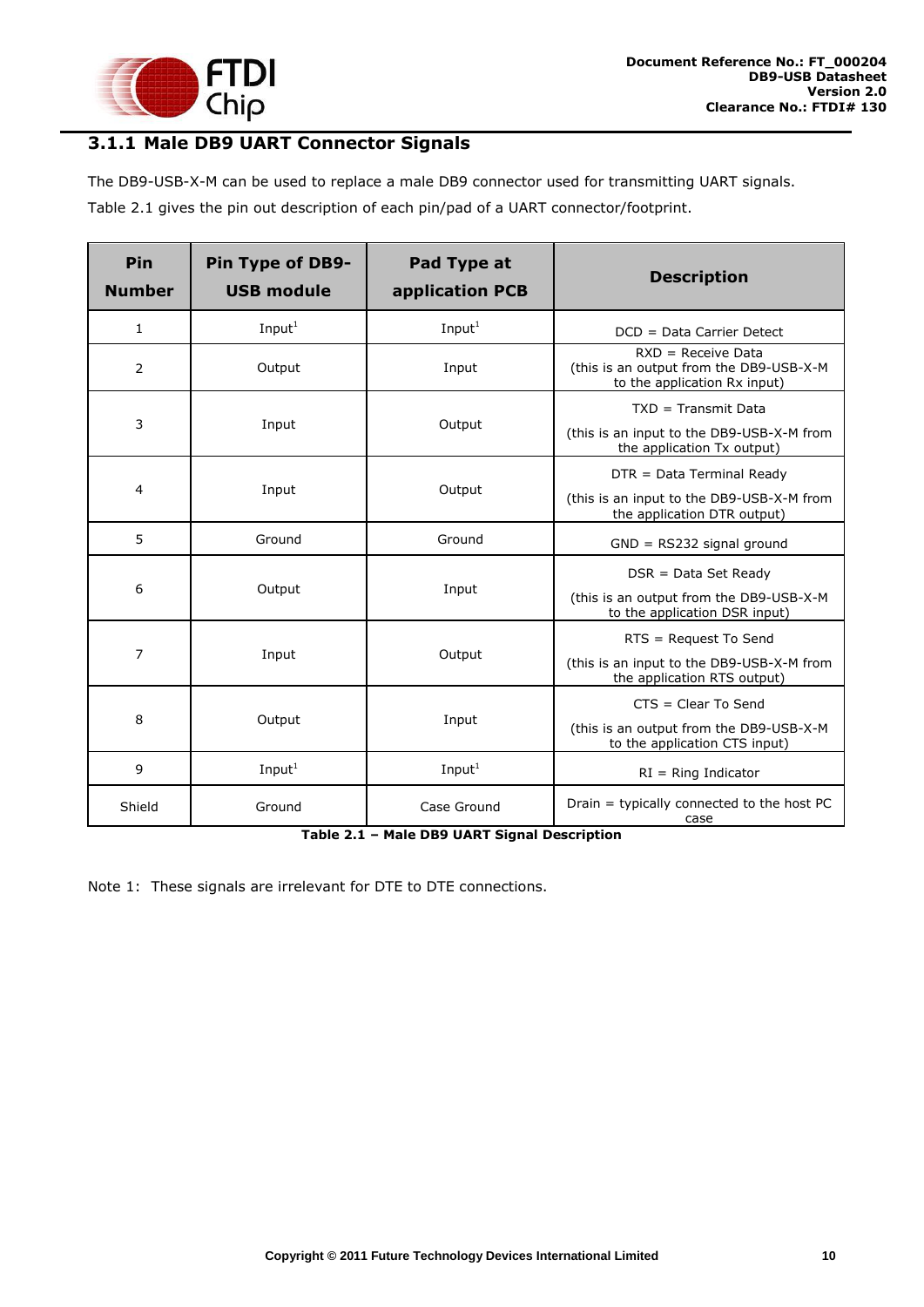

# <span id="page-11-0"></span>**3.1.2 FEMALE DB9 UART Connector Signals**

The DB9-USB-X-F can be used to replace a female DB9 connector used for transmitting UART signals.

Table 2.2 gives the pin out description of each pin/pad of an UART connector/footprint.

| Pin<br><b>Number</b> | <b>Pin Type of</b><br><b>DB9-USB</b><br>module | Pad Type at<br>application PCB | <b>Description</b>                                                                                                                          |  |
|----------------------|------------------------------------------------|--------------------------------|---------------------------------------------------------------------------------------------------------------------------------------------|--|
|                      |                                                |                                | DCD = Data Carrier Detect                                                                                                                   |  |
| $\mathbf{1}$         | Input                                          | Output                         | (this is an input to the DB9-USB-X-F from the<br>application DCD output)                                                                    |  |
| 2                    | Input                                          | Output                         | $RXD = Receive Data$<br>(this is an input to the DB9-USB-X-F from the<br>application Tx output, normally labelled RXD in<br>DCE convention) |  |
|                      |                                                |                                | $TXD = Transmit Data$                                                                                                                       |  |
| 3                    | Output                                         | Input                          | (this is an output to the DB9-USB-X-F from the<br>application Rx input, normally labelled TXD in DCE<br>convention)                         |  |
|                      |                                                |                                | DTR = Data Terminal Ready                                                                                                                   |  |
| 4                    | Output                                         | Input                          | (this is an output to the DB9-USB-X-F from the<br>application DSR input, normally labelled DTR in<br>DCE convention)                        |  |
| 5                    | Ground                                         | Ground                         | $GND = RS232$ signal ground                                                                                                                 |  |
|                      |                                                |                                | $DSR = Data Set$ Ready                                                                                                                      |  |
| 6                    | Input                                          | Output                         | (this is an input to the DB9-USB-X-F from the<br>application DTR output, normally labelled DSR in<br>DCE convention)                        |  |
|                      |                                                |                                | RTS = Request To Send                                                                                                                       |  |
| 7                    | Output                                         | Input                          | (this is an output to the DB9-USB-X-F from the<br>application CTS input, normally labelled RTS in<br>DCE convention)                        |  |
|                      |                                                |                                | $CTS = Clear To Send$                                                                                                                       |  |
| 8                    | Input                                          | Output                         | (this is an input to the DB9-USB-X-F from the<br>application RTS output, normally labelled CTS in<br>DCE convention)                        |  |
|                      |                                                |                                | $RI = Ring Indicator$                                                                                                                       |  |
| 9                    | Input                                          | Output                         | (this is an input to the DB9-USB-X-F from the<br>application RI output)                                                                     |  |
| Shield               | Ground                                         | Case Ground                    | Drain = typically connected to the host PC case                                                                                             |  |

**Table 2.2 – Female DB9 UART Signal Description**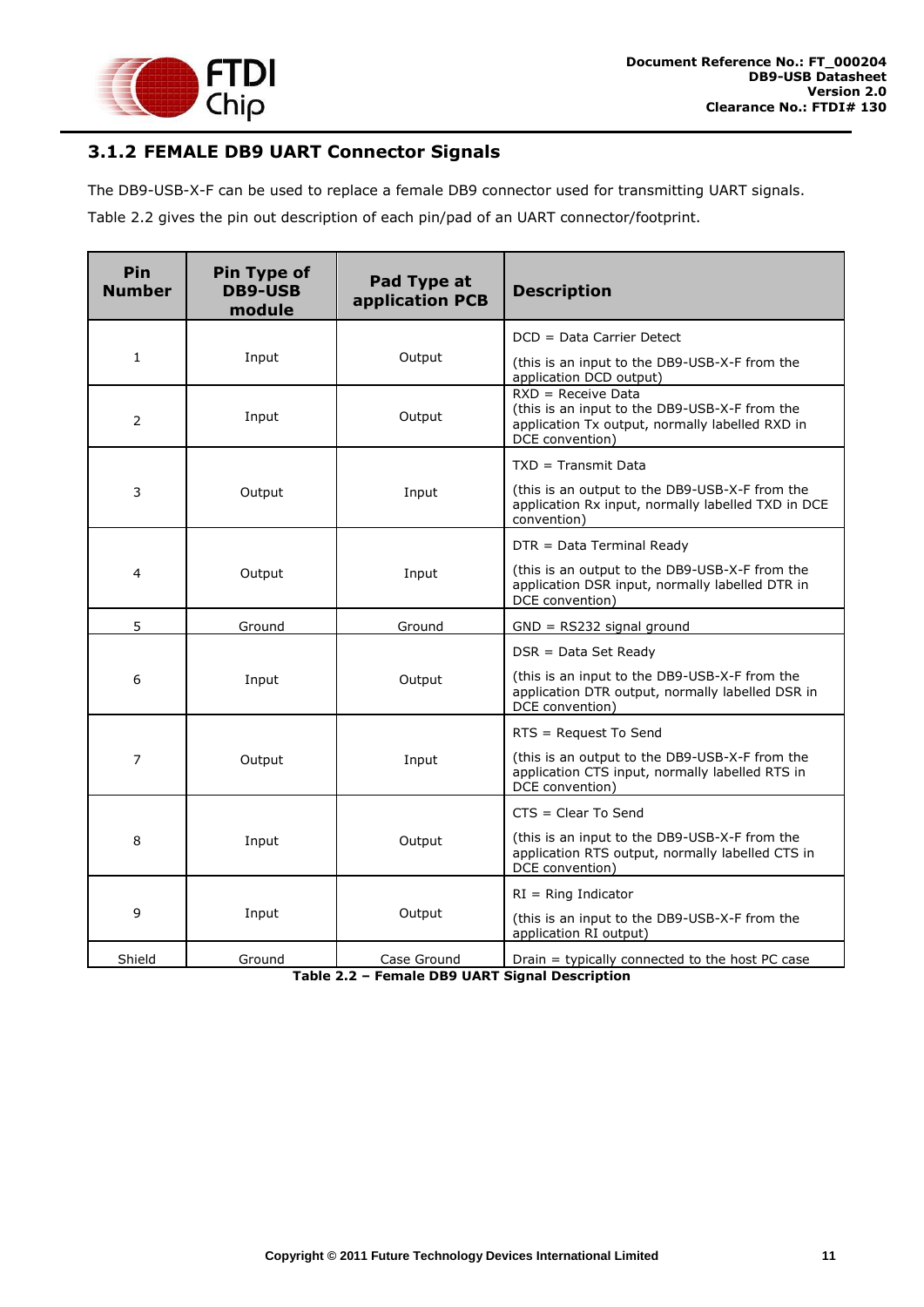

# <span id="page-12-0"></span>**4 Installation**

## <span id="page-12-1"></span>**4.1 Device Driver Installation**

The drivers for the DB9-USB modules are available for download from:

#### [www.ftdichip.com](http://www.ftdichip.com/)

The following section illustrates an example installation on the Windows OS.

#### <span id="page-12-2"></span>**4.1.1 Microsoft Windows Installation**

With the device drivers being Windows Hardware Quality Labs (WHQL) certified, they are also available through download directly from the Microsoft® Windows® Update service. Additional installation options are noted below:

#### **Installation Executable shown on Windows XP**

- 1) Login to the system as Administrator, or a user with Administrator rights.
- 2) Prior to connecting the DB9-USB module to the USB Host or Hub port, download the latest device driver version from the FTDI Chip web site.
- 3) Run this executable to install the device drivers.
- 4) Connect the DB9-USB module to your computer. A notification will appear near the task bar indicating that new hardware has been installed and is ready for use. It is normal if this notice appears twice.



#### **Windows Update shown on Windows XP**

You must have an active Internet connection and the Windows Update Service enabled.

- 1) Connect the DB9-USB module to your USB Host or Hub.
	- 2) The "Found New Hardware" Wizard will appear. The first dialog should ask whether it is acceptable to use the Windows Update Service to find the device driver.



**Figure 3.2 – Found New Hardware Wizard**

3) Select one of the "Yes" choices and click "Next".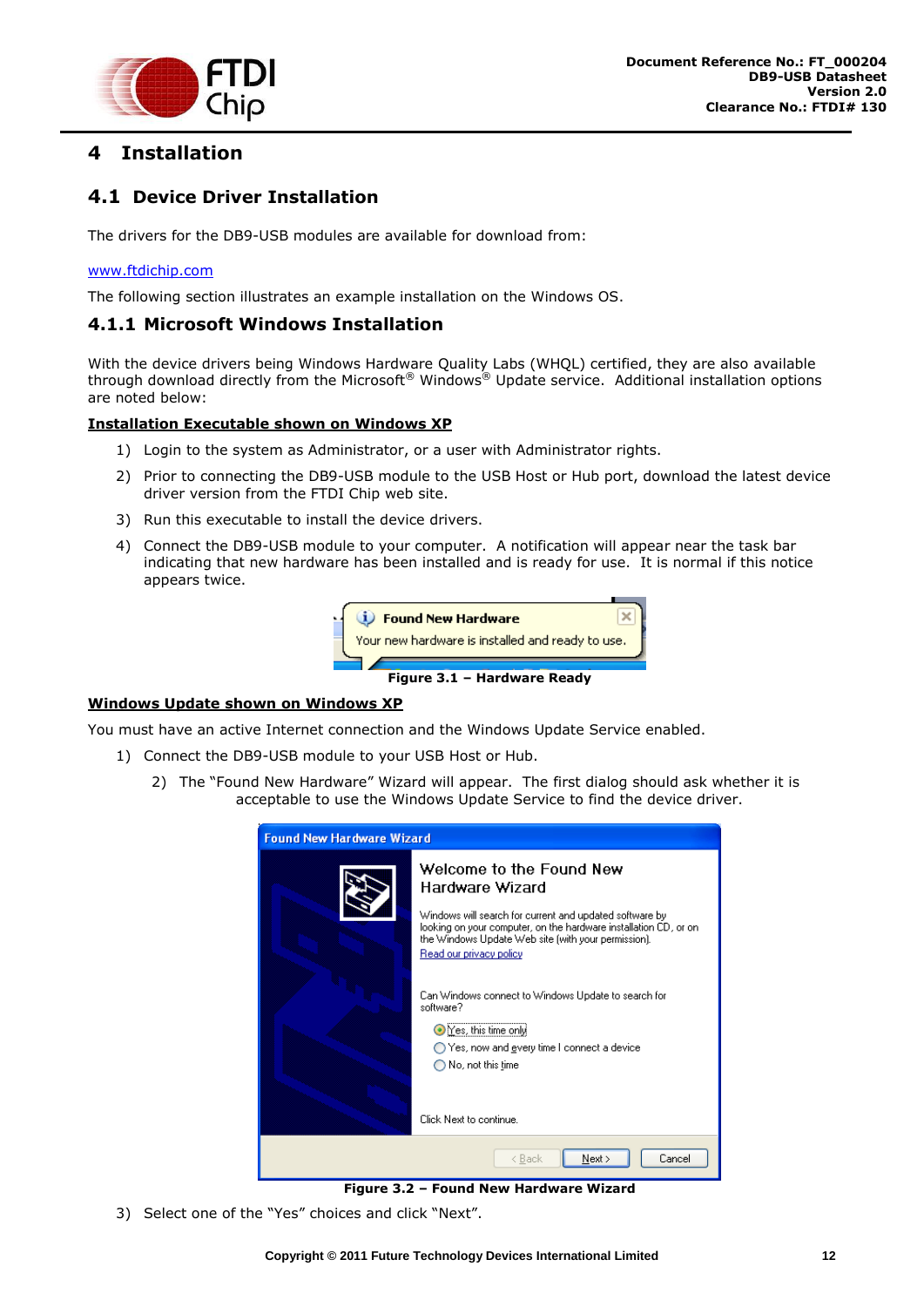

4) The following screen appears:

| <b>Found New Hardware Wizard</b> |                                                                                                                                                                                           |
|----------------------------------|-------------------------------------------------------------------------------------------------------------------------------------------------------------------------------------------|
|                                  | This wizard helps you install software for:<br><b>USB</b> Device<br>If your hardware came with an installation CD<br>or floppy disk, insert it now.<br>What do you want the wizard to do? |
|                                  | O Install the software automatically (Recommended)<br>Install from a list or specific location (Advanced)                                                                                 |
|                                  | Click Next to continue.                                                                                                                                                                   |
|                                  | < <u>B</u> ack<br>Next ><br>Cancel                                                                                                                                                        |

**Figure 3.3 – Automatic Install**

- 5) Wait while the driver is found, downloaded, and installed. This step may take a couple minutes depending on the Internet speed.
- 6) After the files are found and installed, click "Finish" to complete the installation.



**Figure 3.4 – Complete Hardware Installation**

- 7) Steps 2 through 6 will repeat. The first time installs the basic USB Serial Converter in the USB device tree. The second time installs the Virtual COM Port layer in the Ports tree and assigns the COM port number.
- 8) When both portions of the device driver have been installed successfully, the following message will appear, indicating that the device is ready.

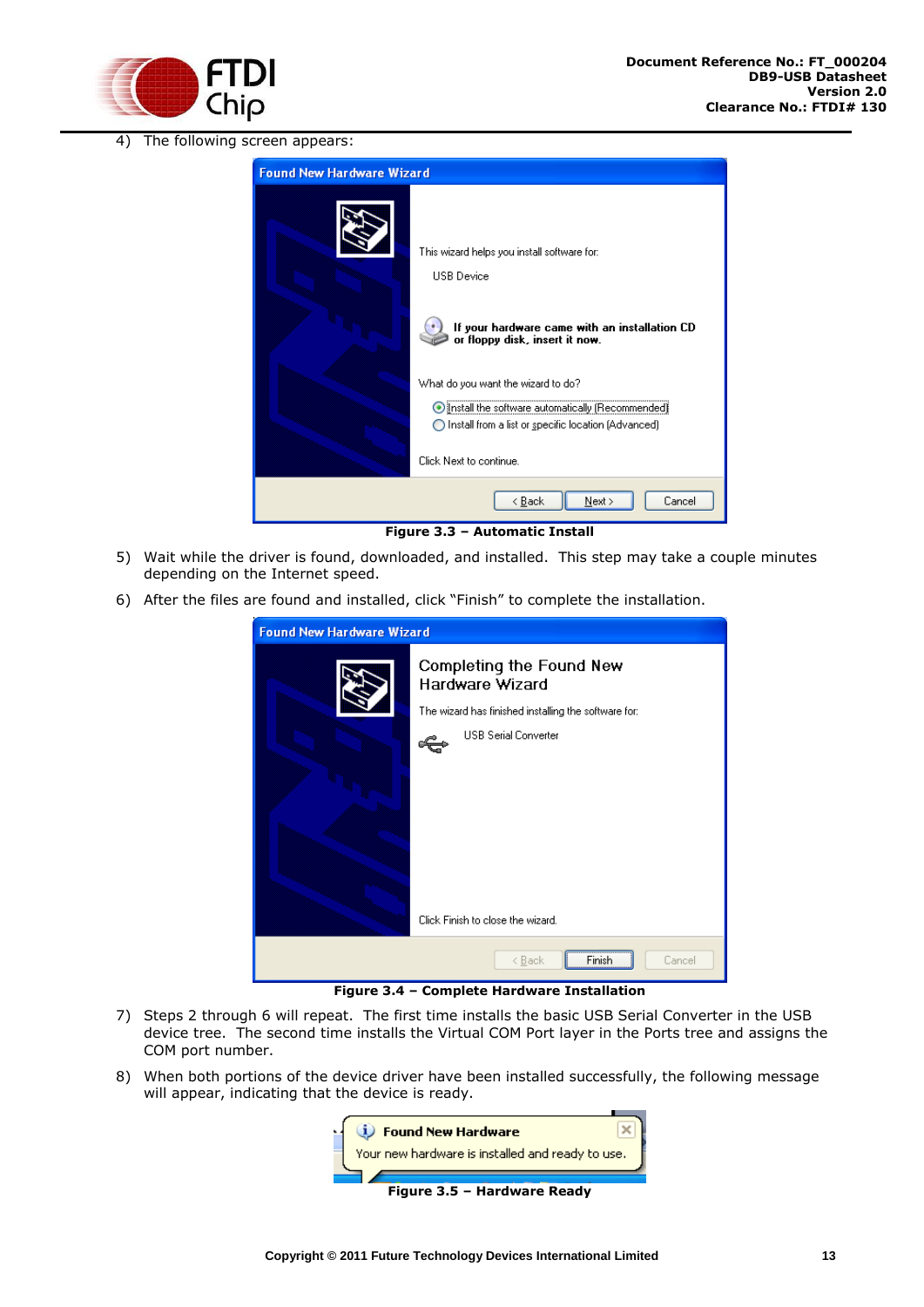

#### **COM Port Assignment**

Next, to determine which COM port has been assigned, open the Windows Device Manager from the System Control Panel.

| Device Manager                                                                                                                                                                                                                                                                                                                                                                                                                                                                                                                                                                                         |  |
|--------------------------------------------------------------------------------------------------------------------------------------------------------------------------------------------------------------------------------------------------------------------------------------------------------------------------------------------------------------------------------------------------------------------------------------------------------------------------------------------------------------------------------------------------------------------------------------------------------|--|
| Eile<br>Action<br>View<br>Help                                                                                                                                                                                                                                                                                                                                                                                                                                                                                                                                                                         |  |
| 18 国<br>晅                                                                                                                                                                                                                                                                                                                                                                                                                                                                                                                                                                                              |  |
| 복<br>E<br><b>Batteries</b><br>由<br>∙®<br>Bluetooth Radios<br>Ė<br>Computer<br>Ė<br>Disk drives<br>$\overline{+}$<br>Display adapters<br>E 2 DVD/CD-ROM drives<br>由 優 Human Interface Devices<br>由 图 IDE ATA/ATAPI controllers<br>El- <a>IEEE 1394 Bus host controllers<br/>Imaging devices<br/>El Keyboards<br/>H. Mice and other pointing devices<br/><b>E</b> Monitors<br/><b>H</b> 图 Network adapters<br/>中<i>,J</i>Ports (COM&amp;LPT)<br/><b>H</b>-<br/> <b>Ref</b> Processors<br/>Sound, video and game controllers<br/>Ė<br/>E- System devices<br>由 G Universal Serial Bus controllers</br></a> |  |
|                                                                                                                                                                                                                                                                                                                                                                                                                                                                                                                                                                                                        |  |

**Figure 3.6 – Device Manager**

Click on the Plus "+" sign next to the Ports tree to list the available COM port. You will see "USB Serial Port", followed by a COM assignment. In the figure below, the DB9-USB-RS232 module is assigned to COM3.



Use this COM port number with your application software in order to access the DB9-USB module.

If an application requires use of a different COM port number, the assignment may be changed through the Advanced Driver Options settings.

From the Device Manager listing above, right-click on the USB Serial Port and select Properties.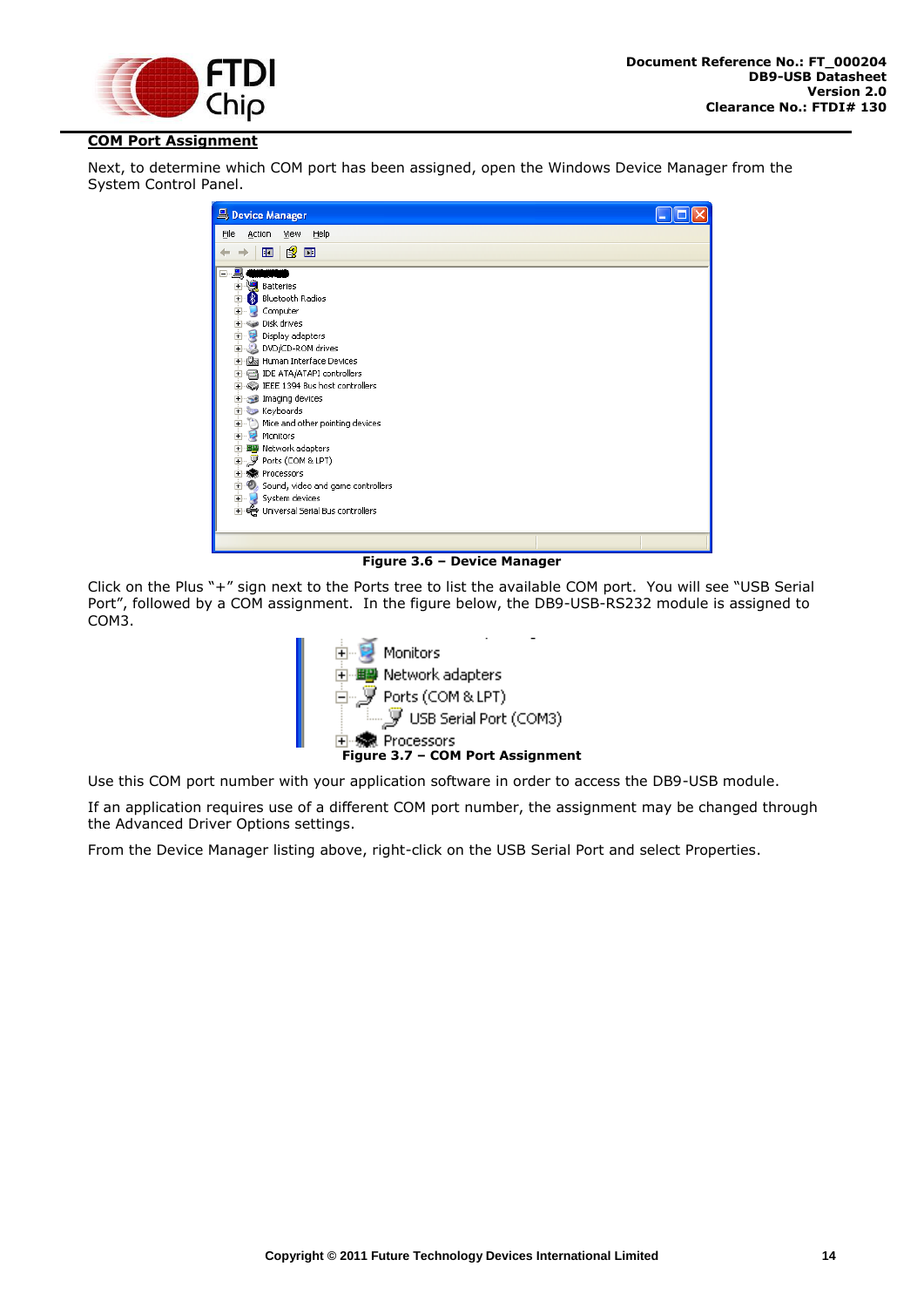

|                                                                                                                                     | <b>USB Serial Port (COM3) Properties</b> |                          |  |  |
|-------------------------------------------------------------------------------------------------------------------------------------|------------------------------------------|--------------------------|--|--|
| General                                                                                                                             | Port Settings                            | Details<br><b>Driver</b> |  |  |
|                                                                                                                                     | USB Serial Port (COM3)                   |                          |  |  |
|                                                                                                                                     | Device type:                             | Ports (COM & LPT)        |  |  |
|                                                                                                                                     | Manufacturer:                            | <b>FTDI</b>              |  |  |
|                                                                                                                                     | Location:                                | on USB Serial Converter  |  |  |
| This device is working properly.<br>If you are having problems with this device, click Troubleshoot to<br>start the troubleshooter. |                                          |                          |  |  |
| Troubleshoot<br>Device usage:                                                                                                       |                                          |                          |  |  |
| Use this device (enable)                                                                                                            |                                          |                          |  |  |
|                                                                                                                                     |                                          | OΚ<br>Cancel             |  |  |

**Figure 3.8 – Access COM Port Properties**

Next, click on the "Port Settings" tab.

|         |               | <b>USB Serial Port (COM3) Properties</b> |              |                  |        |  |
|---------|---------------|------------------------------------------|--------------|------------------|--------|--|
| General | Port Settings | Driver<br>Details                        |              |                  |        |  |
|         |               |                                          |              |                  |        |  |
|         |               | Bits per second:                         | 9600         |                  | ٧      |  |
|         |               | Data bits:                               | 8            |                  | v      |  |
|         |               | Parity:                                  | None         |                  | ٧      |  |
|         |               | Stop bits:                               | $\mathbf{1}$ |                  | v      |  |
|         |               | Elow control:                            | None         |                  | ٧      |  |
|         |               |                                          | Advanced     | Restore Defaults |        |  |
|         |               |                                          | 0K           |                  | Cancel |  |

**Figure 3.9 – Settings Tab**

Then click on the "Advanced…" button.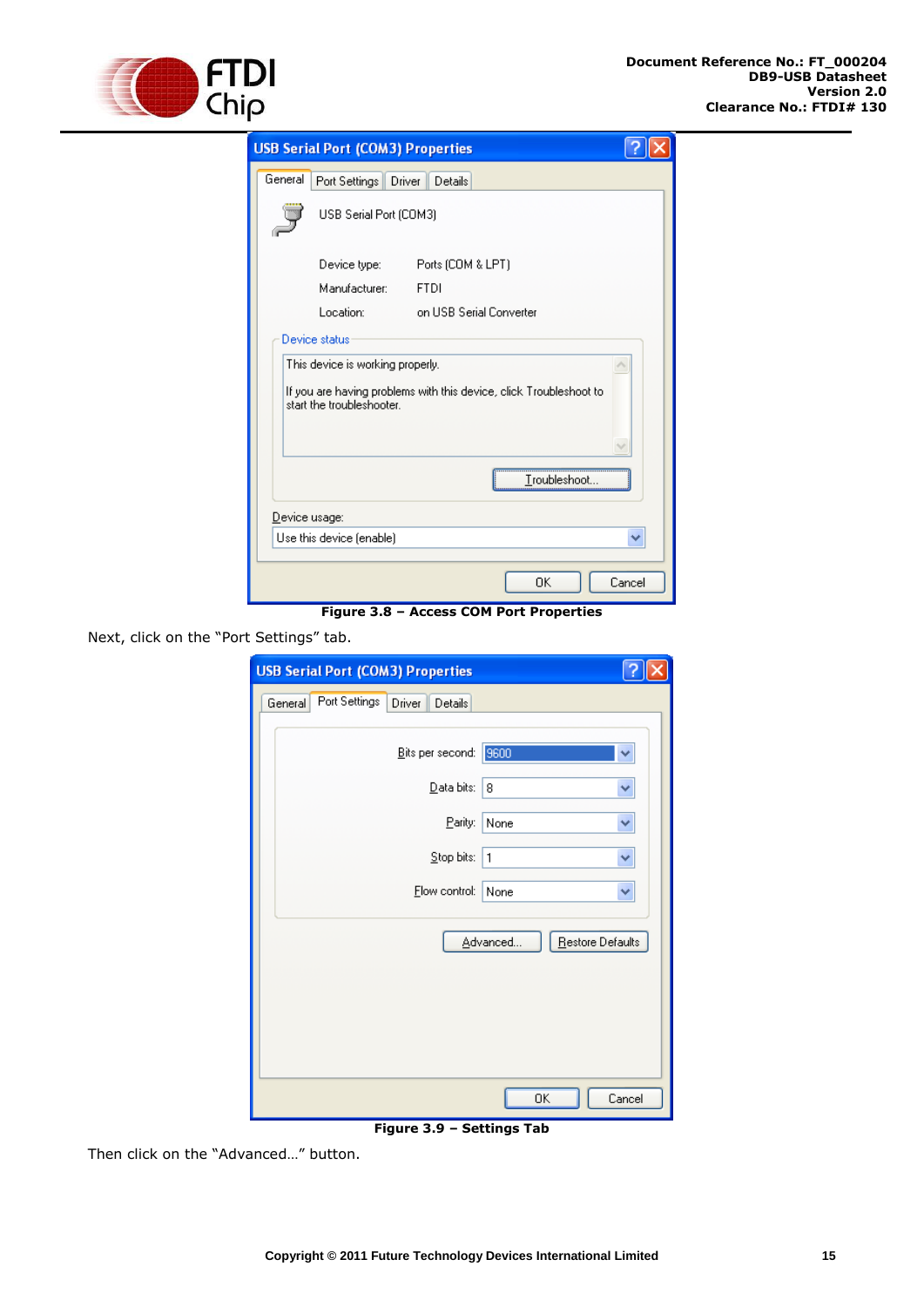

| <b>Advanced Settings for COM3</b>                                                                                                                                                               |                                                                                     |                          |
|-------------------------------------------------------------------------------------------------------------------------------------------------------------------------------------------------|-------------------------------------------------------------------------------------|--------------------------|
| <b>COM Port Number:</b><br>COM3<br>v<br><b>USB Transfer Sizes</b><br>Select lower settings to correct performance problems at low baud rates.<br>Select higher settings for faster performance. |                                                                                     | 0K<br>Cancel<br>Defaults |
| Receive (Bytes):<br>4096<br>v<br>Transmit (Bytes):<br>4096<br>v                                                                                                                                 |                                                                                     |                          |
| <b>BM Options</b><br>Select lower settings to correct response problems.<br>Latency Timer (msec):<br>16<br>v                                                                                    | Miscellaneous Options<br>Serial Enumerator<br>Serial Printer<br>Cancel If Power Off | ☑                        |
| Timeouts<br>Minimum Read Timeout (msec):<br>0<br>v<br>Minimum Write Timeout (msec):<br>$\mathbf{0}$<br>v                                                                                        | Event On Surprise Removal<br>Set RTS On Close<br>Disable Modem Ctrl At Startup      | П                        |
| Figure 3.10 - Advanced Options                                                                                                                                                                  |                                                                                     |                          |

This will display the various advanced settings. Note the COM port assignment in the upper left. Clicking on the drop-down list will display the available port numbers. Select one that is not in use and click OK on each dialog box to activate the selection. Windows will remember this COM port number.

# <span id="page-16-0"></span>**4.1.2 Mac OS X, Linux, Windows CE**

Device drivers and FTDI installation guides for Mac OS X, Linux and Windows CE are available for download on the FTDI Chip web site. Follow the respective FTDI installation guides for the chosen operating system.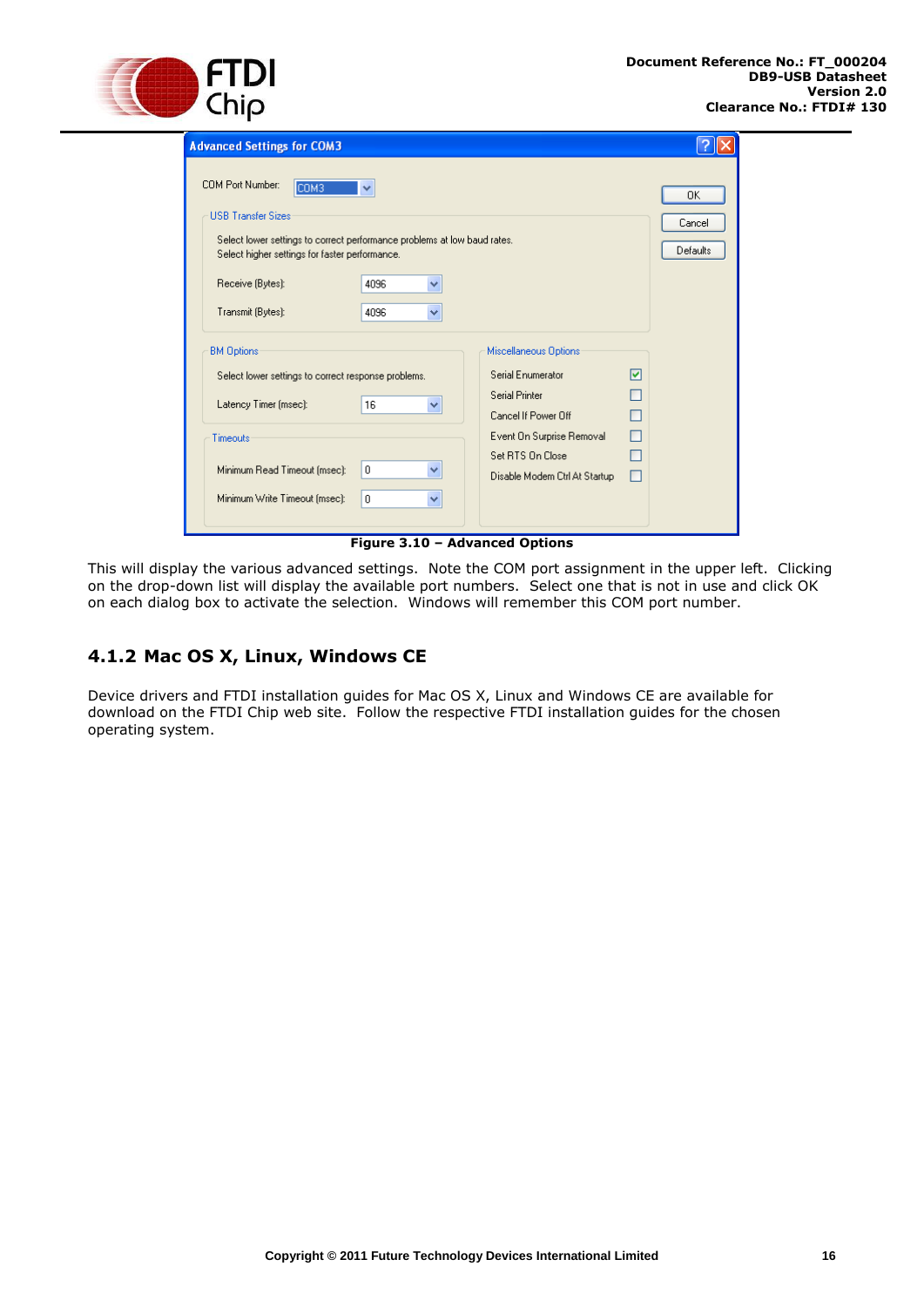

# <span id="page-17-0"></span>**5 Electrical details**

## <span id="page-17-1"></span>**5.1 USB**

| Parameter | Description          | Minimum | Typical | Maximum | <b>Units</b> | Conditions                                                                |
|-----------|----------------------|---------|---------|---------|--------------|---------------------------------------------------------------------------|
| USB VCC   | Input Power Voltage* | 4.25    | $5.0*$  | 5.25    | v            | *Present when USB<br>cable is attached and<br>USB Host or Hub<br>powered. |
| Icc       | USB current          |         | 30      | 50      | mA           |                                                                           |

**Table** 5**.**1 **– USB Electrical Details**

## <span id="page-17-2"></span>**5.2 RS232**

| Parameter     | Description                         | <b>Minimum</b> | <b>Typical</b>                   | Maximum | <b>Units</b> | Conditions                              |
|---------------|-------------------------------------|----------------|----------------------------------|---------|--------------|-----------------------------------------|
| <b>Vtrans</b> | Transmitter output<br>voltage swing | ± 5            |                                  |         | ٧            | $RL = 3K\Omega$                         |
| <b>Vrec</b>   | Receiver input voltage<br>range     | ±2.4           |                                  | ±25     | v            | Input resistance = $3K\Omega$<br>to 7KΩ |
|               | ESD HBM<br>.                        |                | ±15<br><b>BOBBBBL LETTER LIB</b> |         | KV           | RS-232 Inputs and<br>Outputs            |

**Table 5.2 – RS232 Electrical Details**

## <span id="page-17-3"></span>**5.3 3.3V Level UART**

| Parameter   | Description                   | <b>Minimum</b> | Typical | Maximum | <b>Units</b> | Conditions       |
|-------------|-------------------------------|----------------|---------|---------|--------------|------------------|
| Voh         | Output Voltage High           | 2.2            | 2.7     | 3.2     | v            | I source $= 1mA$ |
| Vol         | Output Voltage Low            | 0.3            | 0.4     | 0.5     | v            | I sink $= 2mA$   |
| Vin         | Input Switching<br>Threshold  | 1.0            | 1.2     | 1.5     | v            | $***$            |
| <b>Vhys</b> | Input Switching<br>Hysteresis | 20             | 25      | 30      | mV           | $***$            |

**Table 5.3 – 3.3V Level UART Electrical Details**

## <span id="page-17-4"></span>**5.4 5V Level UART**

| Parameter   | Description                   | <b>Minimum</b> | <b>Typical</b> | Maximum | <b>Units</b> | Conditions       |
|-------------|-------------------------------|----------------|----------------|---------|--------------|------------------|
| Voh         | Output Voltage High           | 3.2            | 4.1            | 4.9     | V            | I source $= 2mA$ |
| Vol         | Output Voltage Low            | 0.3            | 0.4            | 0.6     | v            | I sink = $2mA$   |
| Vin         | Input Switching<br>Threshold  | 1.0            | 1.2            | 1.5     | ν            | $***$            |
| <b>Vhys</b> | Input Switching<br>Hysteresis | 20             | 25             | 30      | mV           | $***$            |

**Table 5.4 – 5V Level UART Electrical Details**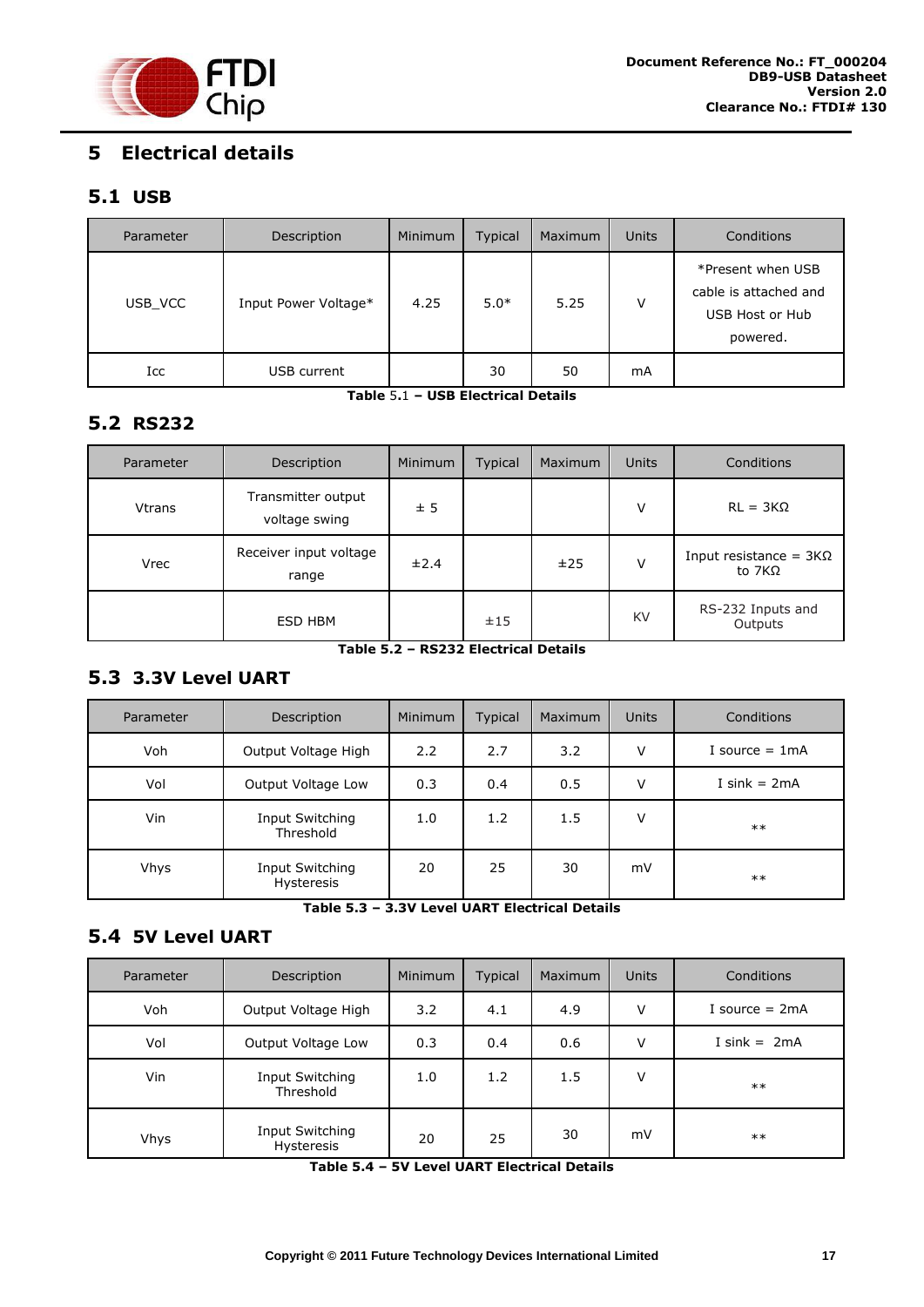

## <span id="page-18-0"></span>**6 Mechanical Details**





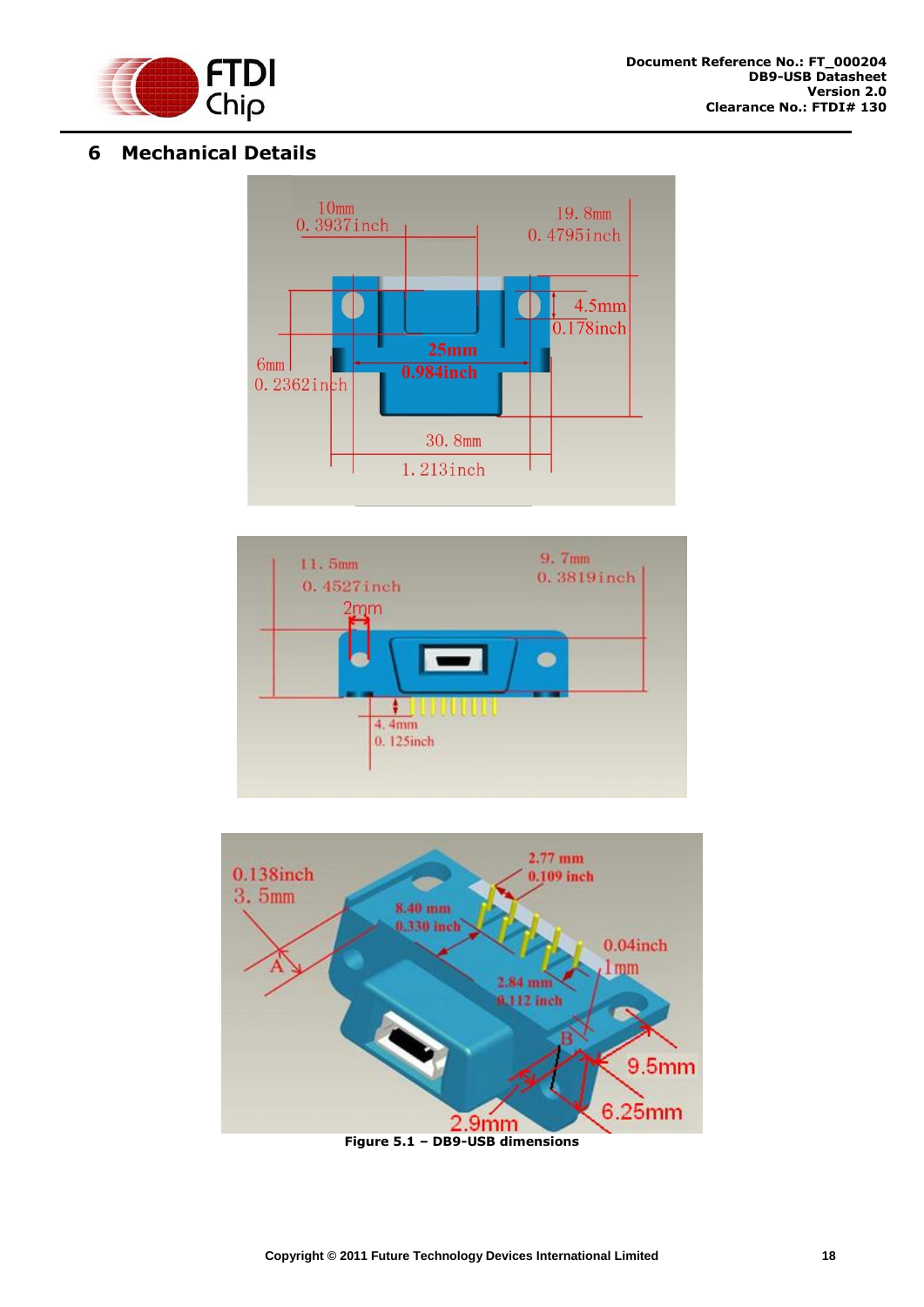

# <span id="page-19-0"></span>**7 Physical Environment Details**

## <span id="page-19-1"></span>**7.1 Storage**

| Parameter | Description                  | Minimum | <b>Typical</b> | Maximum | Units       | Conditions |
|-----------|------------------------------|---------|----------------|---------|-------------|------------|
|           | Storage Temperature<br>Range | -65     |                | $+85$   | $\sim$<br>֊ |            |

**Table 7.1 – Storage Temperature**

# <span id="page-19-2"></span>**7.2 Operating**

| Parameter | Description                    | Minimum | <b>Typical</b> | Maximum | Units | Conditions                      |
|-----------|--------------------------------|---------|----------------|---------|-------|---------------------------------|
|           | Operating Temperature<br>Range | $-40$   |                | $+85$   | °C    | 5% to 95% RH,<br>non condensing |

**Table 7.2 – Operating Temperature**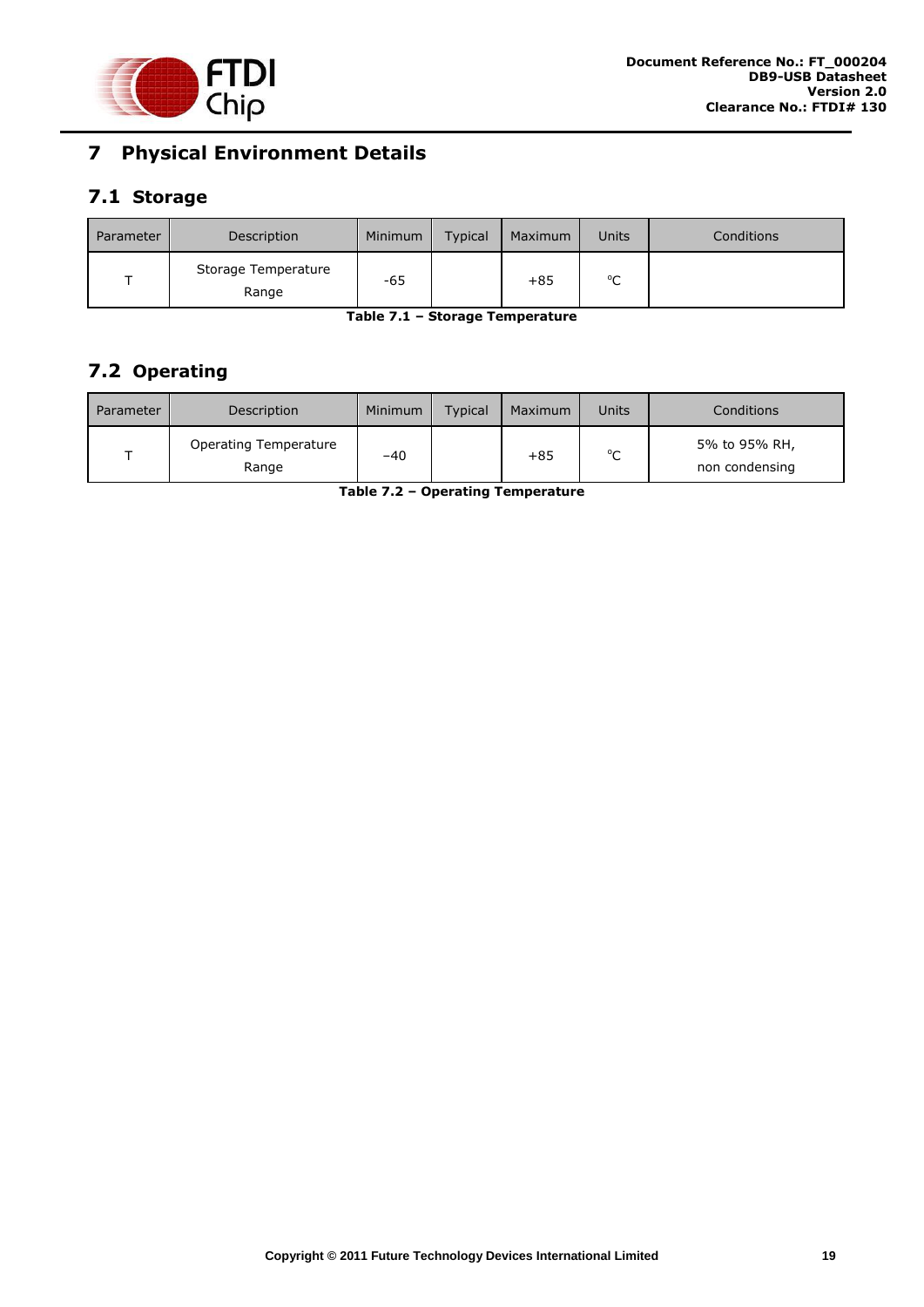

# <span id="page-20-0"></span>**8 Environmental Approvals & Declarations**

# <span id="page-20-1"></span>**8.1 EMI Compatibility**

### **FCC and CE**

DB9-USB modules are certified for both FCC Part 15 Subpart B and European EMC Directive.

NOTE: This is a Class B product. In a domestic environment, this product may cause radio interference, in which case the user may be required to take adequate measures.



NOTE: This equipment is currently undergoing testing to comply with the limits for a Class B digital device, pursuant to Part 15 of the FCC Rules. These limits are designed to provide reasonable protection against harmful interference in a residential installation. This equipment generates uses and can radiate radio frequency energy and, if not installed and used in accordance with the instructions, may cause harmful interference to radio communications. However, there is no guarantee that interference will not occur in a particular installation. If this equipment does cause harmful interference to radio or television reception, which can be determined by turning the equipment off and on, the user is encouraged to try to correct the interference by one or more of the following measures:

- Reorient or relocate the receiving antenna.
- Increase the separation between the equipment and receiver.  $\bullet$
- Connect the equipment into an outlet on a circuit different from that to which the receiver is  $\bullet$ connected.
- Consult the dealer or an experienced radio/TV technician for help.  $\bullet$

## <span id="page-20-2"></span>**8.2 Safety**

The DB9-USB modules are defined as Limited Power Supply (LPS) device, with operating voltages under 60VDC.

## <span id="page-20-3"></span>**8.3 Environmental**

The DB9-USB modules are lead-free devices that comply with the following environmental directives: RoHS, WEEE, REACH, PFOS and DecaBDE.

## <span id="page-20-4"></span>**8.4 Reliability**

The DB9-USB modules are designed to be a robust USB-Serial module for use in many environments. There are no user-serviceable parts. Any failure will require a replacement of the unit.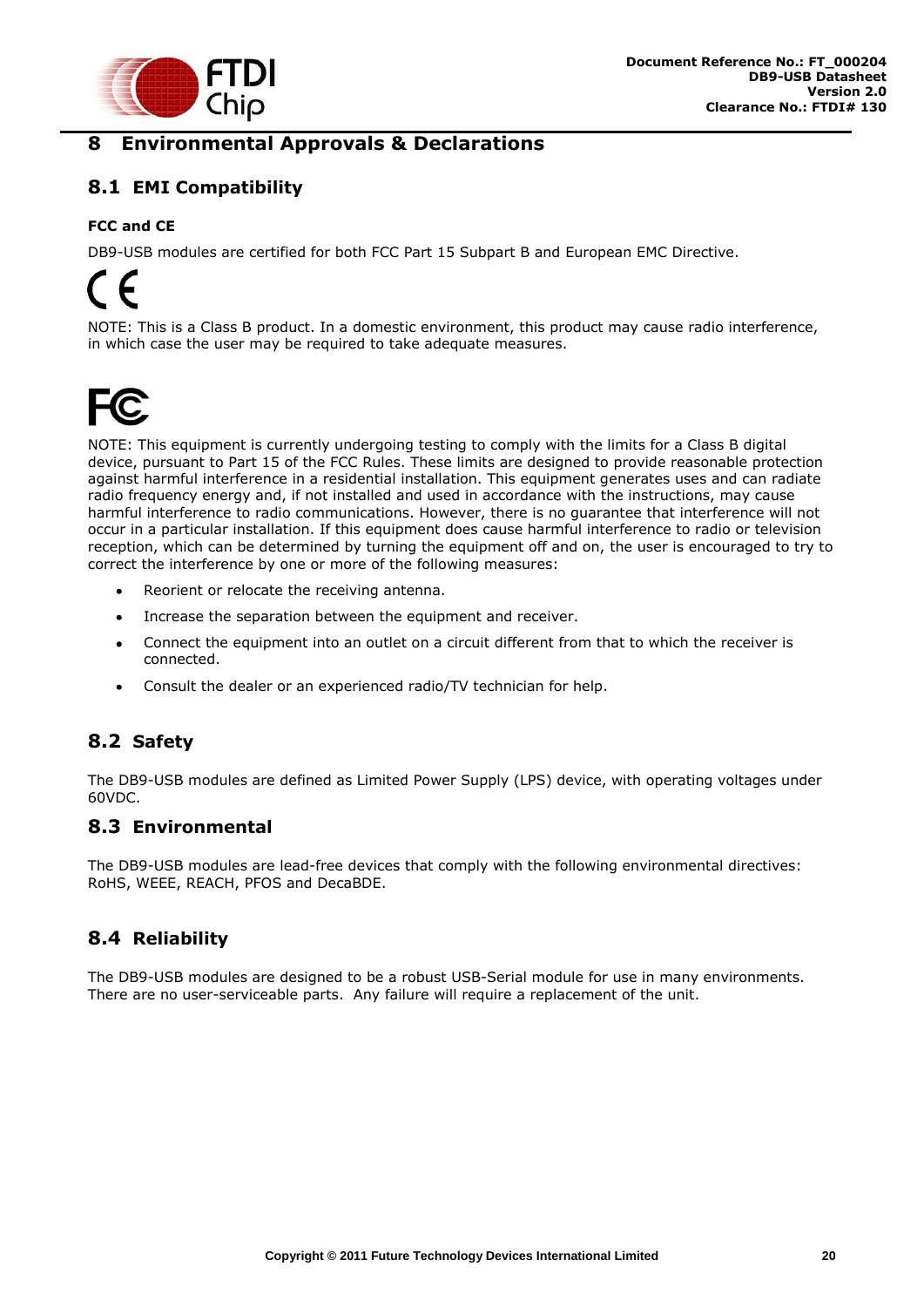

# <span id="page-21-0"></span>**8.5 Import / Export Information**

| <b>Import / Export Information</b> |                                       |  |  |  |  |
|------------------------------------|---------------------------------------|--|--|--|--|
| Country of Origin                  | China                                 |  |  |  |  |
| <b>Harmonized Code</b>             | 8.5.1.1<br>8471.80.4000               |  |  |  |  |
| Product Description                | USB to Connector Adapter, Single Port |  |  |  |  |
| <b>USA ECCN</b>                    | EAR99 - No License Required           |  |  |  |  |

**Table 8.1 – Import / Export Information**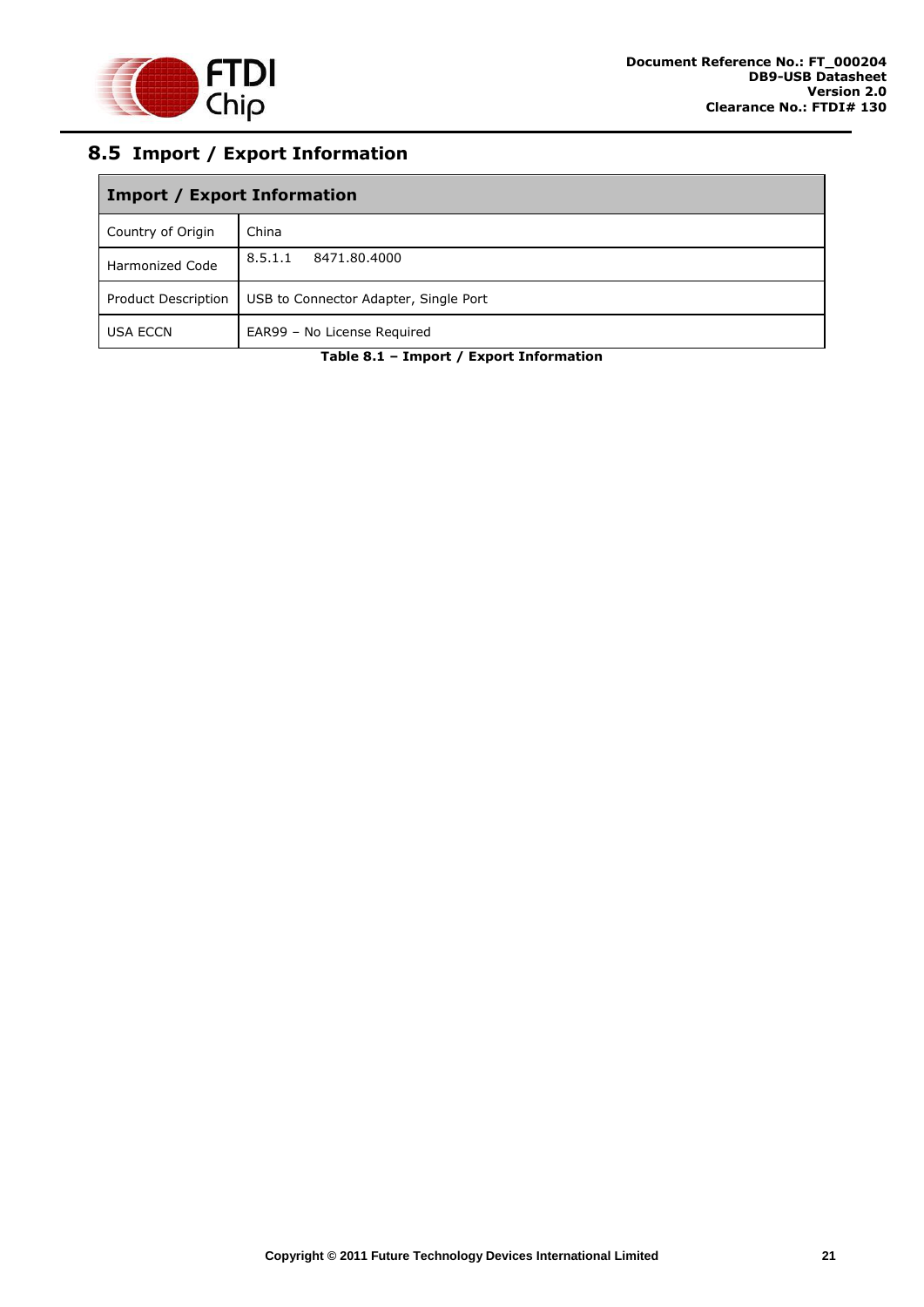

# <span id="page-22-0"></span>**9 Troubleshooting**

Ensure the latest device driver is in use. See [www.ftdichip.com](http://www.ftdichip.com/)

If USB devices other than FTDI chips are installed in the system, then check with all manufacturers of these devices for the latest device drivers.

Section 4 details driver installation. If the user continues to have driver installation issues, then please refer to the FTDI installation guides<http://ftdichip.com/Documents/InstallGuides.htm> for additional details.

Common Windows Device Driver Troubles:

- DEVICE TIMES OUT: The default settings of the device driver assume typical data transfers of hundreds to thousands or more bytes at a given time. Some applications, such as a GPS device, only send data in short packets, often only a few bytes. If this is the case, it may be necessary to adjust the driver buffer size and/or latency timer to smaller values. These values can be adjusted through the Advanced driver options. The buffer size can be reduced to 64 bytes. The latency timer can be set as low as 2ms. A setting of 1ms will cause unnecessary USB traffic and could adversely affect data transmission. Advanced driver options are described in [http://www.ftdichip.com/Documents/AppNotes/AN\\_107\\_AdvancedDriverOptions\\_AN\\_000073.pdf](http://www.ftdichip.com/Documents/AppNotes/AN_107_AdvancedDriverOptions_AN_000073.pdf)
- ERRATIC MOUSE POINTER: The device driver defaults to query an attached device to find out whether it is a mouse or modem, consistent with native COM port operation. Some RS232 peripherals constantly send short packets of data, causing the host system to "think" a mouse or modem has been attached. These short packets will interfere with normal mouse operation causing the pointer to jump around the screen. If this happens, disconnect the RS232 device and *uncheck the Serial Enumerator* option, also found on the Advanced driver options.
- COM PORT IN USE: Windows keeps track of all COM port assignments. If multiple FTDIChip products have been connected to a single system, the COM port number will increase, even if the other devices are not attached. If the higher COM port assignments are not acceptable for the application, known unused COM port numbers should be uninstalled according to the FTDI installation guide: [http://ftdichip.com/Documents/InstallGuides.htm.](http://ftdichip.com/Documents/InstallGuides.htm)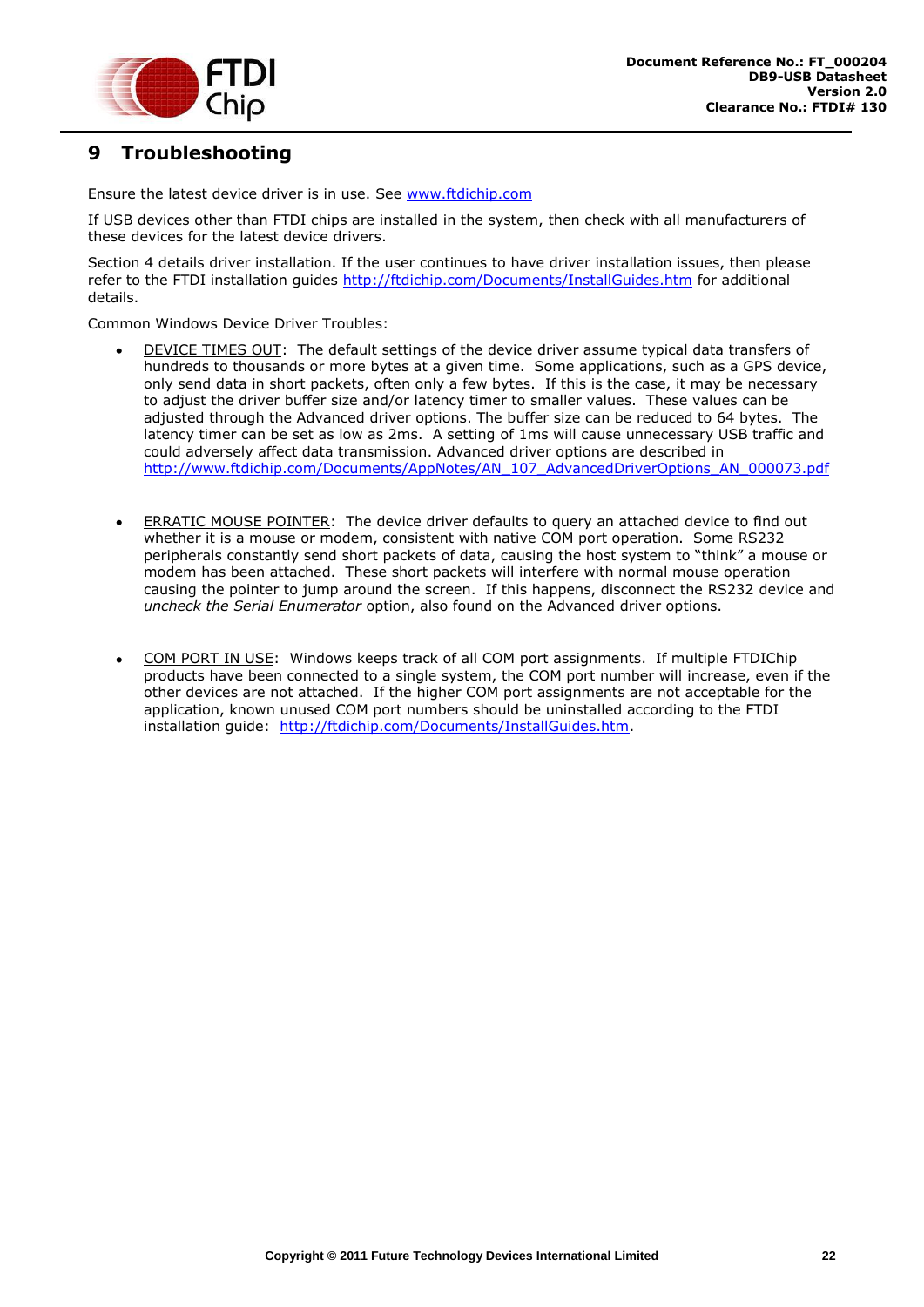

## <span id="page-23-0"></span>**10 Contact Information**

#### **Head Office – Glasgow, UK**

Future Technology Devices International Limited Unit 1, 2 Seaward Place Centurion Business Park Glasgow, G41 1HH United Kingdom Tel: +44 (0) 141 429 2777 Fax: +44 (0) 141 429 2758

E-mail (Sales) [sales1@ftdichip.com](mailto:sales1@ftdichip.com) E-mail (Support) [support1@ftdichip.com](mailto:support1@ftdichip.com) E-mail (General Enquiries) [admin1@ftdichip.com](mailto:admin1@ftdichip.com) Web Site URL [http://www.ftdichip.com](http://www.ftdichip.com/) Web Shop URL [http://www.ftdichip.com](http://www.ftdichip.com/)

#### **Branch Office – Shanghai, China**

Future Technology Devices International Limited (China) Room 408, 317 Xianxia Road, ChangNing District, ShangHai, China

Tel: +86 [\(21\) 6](LiveCall:(503)547-0988)2351596 Fax: +8[6\(21\) 6](LiveCall:(503)547-0987)2351595

E-Mail (Sales): [cn.sales@ftdichip.com](mailto:cn.sales@ftdichip.com) E-Mail (Support): c[n.support@ftdichip.](mailto:.support@ftdichip)com E-Mail (General Enquiries): cn[.admin1@ftdichip.com](mailto:admin1@ftdichip.com) Web Site URL: [http://www.ftdichip.com](http://www.ftdichip.com/)

#### **Branch Office – Taipei, Taiwan**

Future Technology Devices International Limited (Taiwan) 2F, No 516, Sec. 1 NeiHu Road Taipei 114 Taiwan, R.O.C. Tel: +886 (0) 2 8791 3570 Fax: +886 (0) 2 8791 3576

E-mail (Sales) [tw.sales1@ftdichip.com](mailto:tw.sales1@ftdichip.com) E-mail (Support) [tw.support1@ftdichip.com](mailto:tw.support1@ftdichip.com) E-mail (General Enquiries) [tw.admin1@ftdichip.com](mailto:tw.admin1@ftdichip.com) Web Site URL [http://www.ftdichip.com](http://www.ftdichip.com/)

#### **Branch Office – Hillsboro, Oregon, USA**

Future Technology Devices International Limited (USA) 7235 NW Evergreen Parkway, Suite 600 Hillsboro, OR 97123-5803 USA Tel: +1 (503) 547 0988 Fax: +1 (503) 547 0987

E-Mail (Sales) [us.sales@ftdichip.com](mailto:us.sales@ftdichip.com) E-Mail (Support) [us.support@ftdichip.com](mailto:us.support@ftdichip.com) E-mail (General Enquiries) [us.admin@ftdichip.com](mailto:us.admin@ftdichip.com)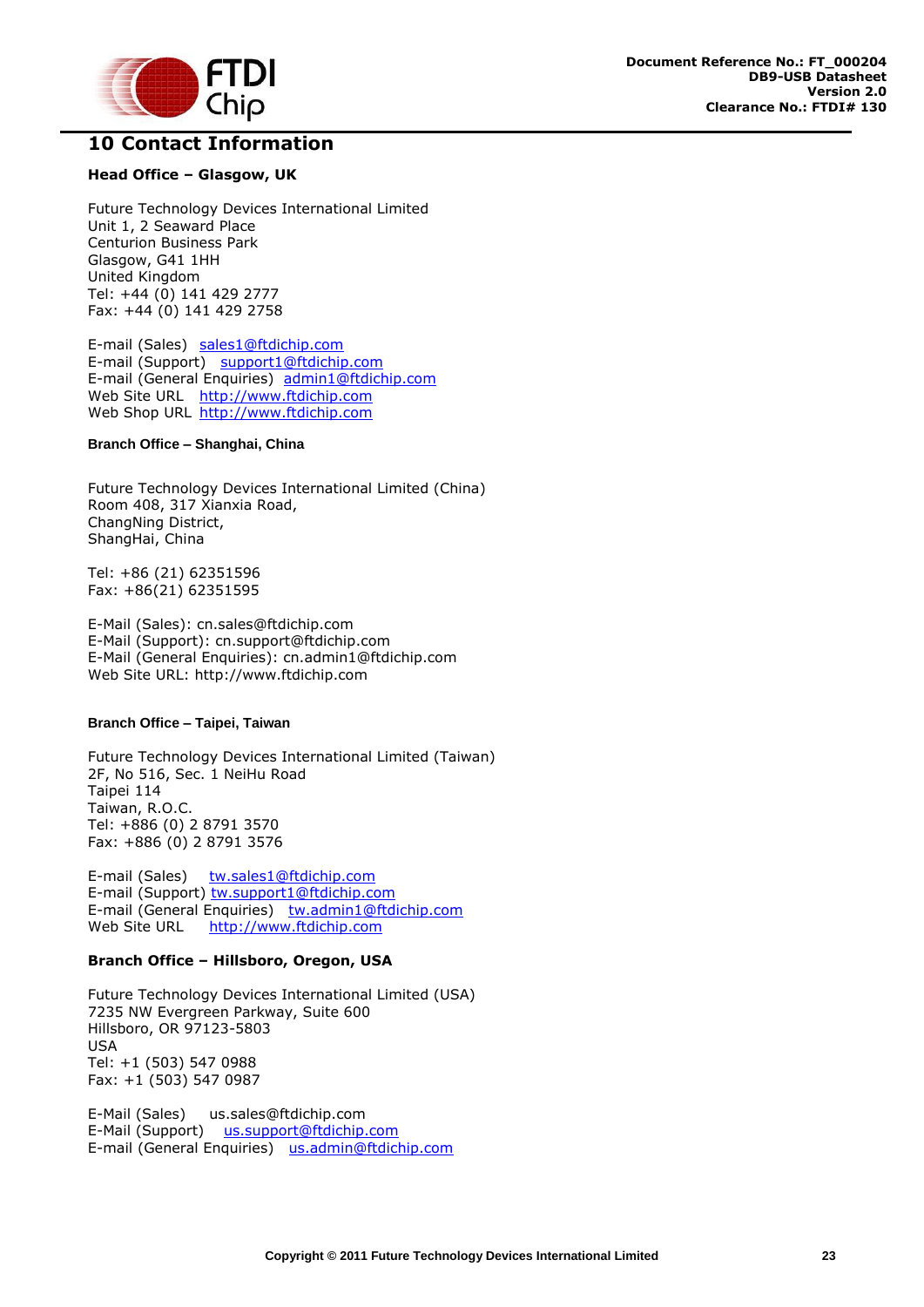

#### **Distributor and Sales Representatives**

Please visit the Sales Network page of the FTDI Web site for the contact details of our distributor(s) and sales representative(s) in your country.

System and equipment manufacturers and designers are responsible to ensure that their systems, and any Future Technology Devices International Ltd (FTDI) devices incorporated in their systems, meet all applicable safety, regulatory and system-level performance requirements. All application-related information in this document (including application descriptions, suggested FTDI devices and other materials) is provided for reference only. While FTDI has taken care to assure it is accurate, this information is subject to customer confirmation, and FTDI disclaims all liability for system designs and for any applications assistance provided by FTDI. Use of FTDI devices in life support and/or safety applications is entirely at the user's risk, and the user agrees to defend, indemnify and hold harmless FTDI from any and all damages, claims, suits or expense resulting from such use. This document is subject to change without notice. No freedom to use patents or other intellectual property rights is implied by the publication of this document. Neither the whole nor any part of the information contained in, or the product described in this document, may be adapted or reproduced in any material or electronic form without the prior written consent of the copyright holder. Future Technology Devices International Ltd, Unit 1, 2 Seaward Place, Centurion Business Park, Glasgow G41 1HH, United Kingdom. Scotland Registered Company Number: SC136640.